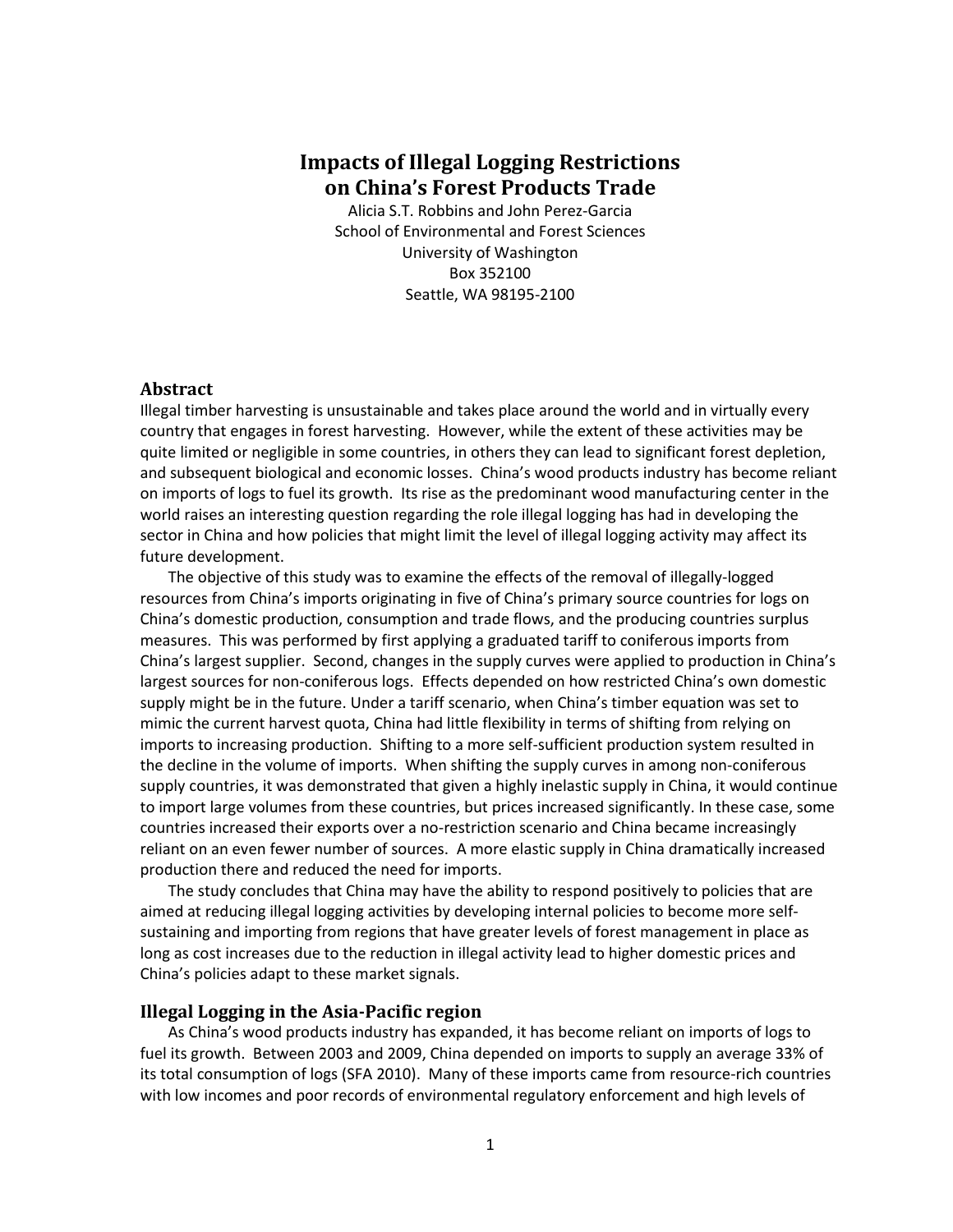historical forest degradation where illegal logging is a concern. Questions about the sustainability and legality of these imports have led to concern about the magnitude of China's global forest footprint (Financial Times 2006; Zhu et al. 2004).

Unsustainable and illegal harvest activities take place around the world and in virtually every country that engages in forest harvesting. However, while the extent of these activities may be quite limited or negligible in some countries, in others they can lead to significant forest depletion, and subsequent biological and economic losses. This is particularly true of countries with naturalresource-intensive economies. While most commonly linked to the permanent destruction and degradation of habitat, illegal logging also has significant social and economic consequences. It may result in the displacement of indigenous people (Greenpeace 2006). The World Bank has estimated that between \$10 and \$15 billion of government revenues are lost every year due to illegal logging carried out on public lands alone (World Bank 2002). It can also impact the competitiveness of domestic forest product industries in countries that import illegally harvested products (Seneca Creek 2004).

Unsustainable logging practices are often identified as a culprit in concerns about forest depletion. However, the definition of "unsustainable" is nebulous and subjective at best. There are many contributing factors to "unsustainable" forest management. Illegal activities constitute one component, and these can be broadly defined to include a wide array of activities and may be motivated by many factors. In a study produced for the World Bank, Contreras-Hermosilla (2002) defined illegal logging as the following activities:

- Logging timber species protected by national and international law such as the Convention on International Trade in Endangered Species of Fauna and Flora (CITES)
- Logging outside concession boundaries
- Logging in protected areas
- Logging in prohibited areas such as steep slopes, riverbanks and water catchments;
- Logging in breach of other contractual obligations
- Obtaining timber concessions illegally
- Contracting with local entrepreneurs to buy logs from protected areas outside the concession
- Contracting with local forest owners to harvest on their land but then cutting trees from neighboring public lands instead
- Extracting more timber than authorized

In practice, illegal activities differ greatly across political boundaries since national laws also vary greatly. Any proposals aimed at curbing the flow of illegally harvested materials must be based on the laws of the country where harvesting occurs (Auer et al. 2003). Given the difficulty in developing precise measurements of illegal activities, and the ethical and feasibility issues involved in subjecting sovereign countries to other nations' regulations, action on illegal harvest activities has been slow going and piecemeal.

China, largely through its heavy reliance on log imports used to fuel the growth of its forest products industry, has been accused of importing illegally harvested goods (Financial Times 2006; EIA/Telepak 2005). Many of China's primary non-coniferous (hardwood) and its primary coniferous (softwood) log sources have been labeled as exporting suspicious logs. These countries include Russia, Malaysia, Papua New Guinea, Gabon, and the Solomon Islands (Lawson and MacFaul 2010; Li et al. 2008; Seneca Creek 2004). Lumber and plywood exports from Russia, Indonesia and Malaysia have also been categorized as including illegal content (Lawson and MacFaul 2010; Li et al. 2008; Seneca Creek 2004).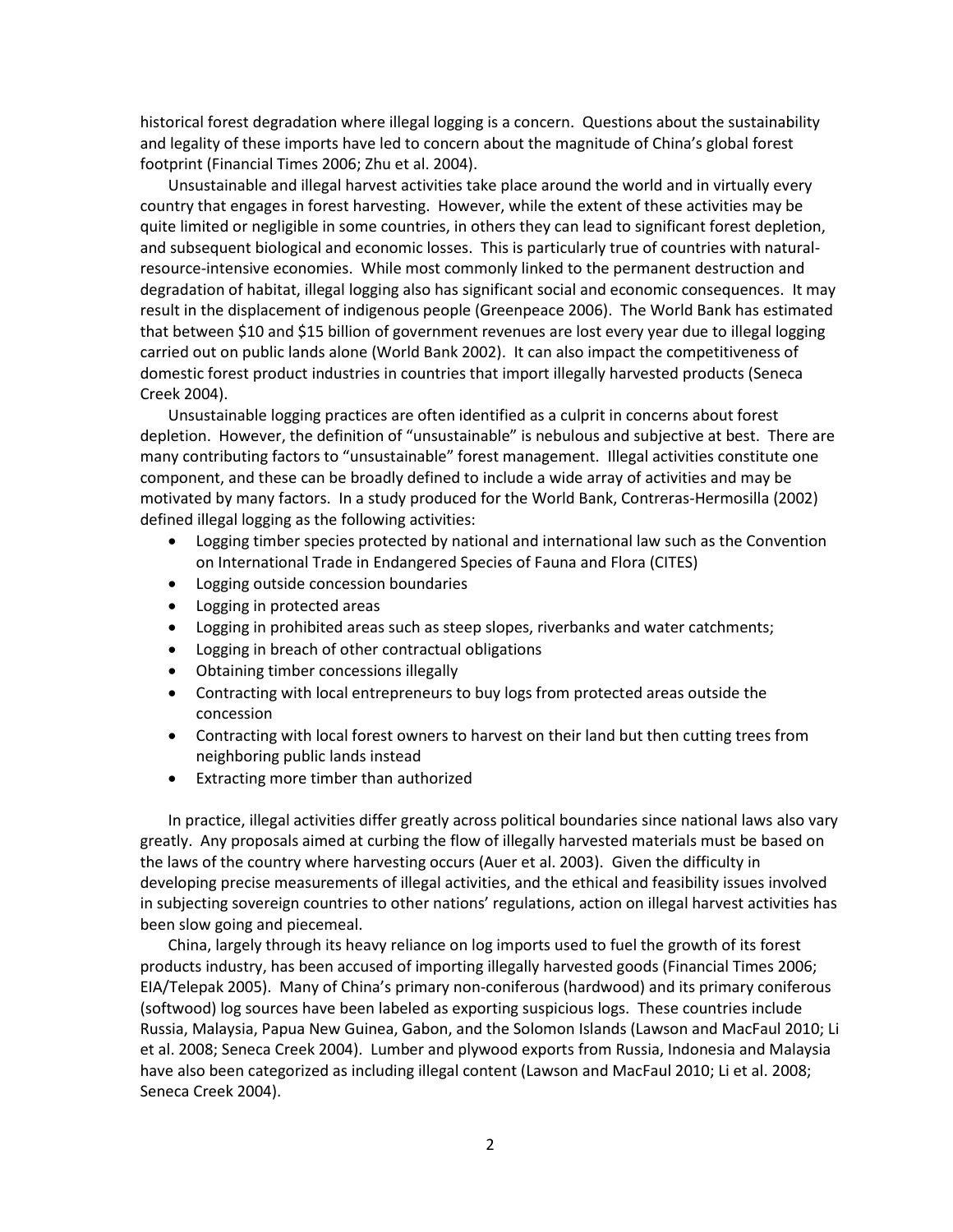Although it may be impossible to fully estimate the precise rate or extent of illegal logging activities, many NGOs and advocacy organizations have developed estimates of illegal activities in terms of total logging activities. These efforts have served to draw public attention to the problem. Illegal harvests are not reported separately in production data, as data provided by national governments represent total official production. Estimates of illegal logging are typically represented as a percentage of total production (Lawson and MacFaul 2010; Li et al. 2008; Seneca Creek 2004). The most recent estimates come from Lawson and MacFaul (2010) and Li et al. (2008). Other estimates often employed can be found in Contreras-Hermosilla et al. (2007) and Seneca Creek (2004).

Based on these estimates, it is possible to calculate potential flows of illegally harvested products into China (table 1). Such calculations are based on official trade flows since there are no reliable calculations based on above-official import statistics. The most significant impact was on log imports, while lumber and plywood products were not as strongly impacted. When compared to China's total volume of official imports of logs, lumber and plywood in 2008, it would appear that illegal imports by China may have constituted 12-29% of log imports, 6-13% of lumber imports, and 5-6% of plywood imports.

Few studies have rigorously examined the interactions between China's increasing demand for domestic and foreign resources, domestic economic development and international trade and the impacts from illegal-logging activity. Many studies on China's forest sector have addressed issues of forest tenure and user rights (Weyerhaeuser et al. 2006; Xu and Ribot 2004), current resource use and future availability (Bull and Nilsson 2004; Zhang 2003), impacts of domestic reform policies on rural residents (Liu and Edmunds 2003; Yin 2003), and impacts of protection-driven policies on resource improvement (Trac et al. 2007; Ma 2004), all within China. These studies broadly addressed domestic equity and governance issues, but generally did not concentrate on the explicit linkages with international trade issues, nor measures of any potential gains from trade.

The objective of this study was to examine the effects of the removal of illegally-logged timber from China's imports originating in five of China's primary source countries for logs on China's domestic production, consumption and trade flows, and on the surplus measures in log-producing countries. The study examined the impacts using a spatial equilibrium approach to project changes in forest products prices, production, consumption, and trade flows that would occur if the incidence or severity of illegal practices changed.

#### **China's Forest Sector**

China's production, consumption and trade in products such as lumber and plywood has grown tremendously since the mid-1980s. Although some growth occurred during the mid-1980s, when there was a period of increased domestic production (figure 1), this was partly facilitated by an increase in log imports from the US that ceased after the events of Tiananmen in 1989 and subsequent trade sanctions. Figure 1 demonstrates a decline in lumber production in the period following Tiananmen, as well as the Asian Financial Crisis after 1997. In the period since 2000, China's rise as a producer and consumer of coniferous and non-coniferous sawnwood and plywood has occurred rapidly. These products are used most widely in the construction industry, infrastructure projects and in furniture manufacturing. Much of the plywood in China is made of fast-growing poplar, and as China's southern plantations have matured, more material has become available domestically. Additionally, many of China's plywood manufacturers are small- and medium-sized enterprises and rely on inexpensive labor for production. Increasing labor costs may significantly impact this sector in the years to come. China's plywood manufacturers also benefit from the 15% import tariff imposed by the Chinese government, which has encouraged increased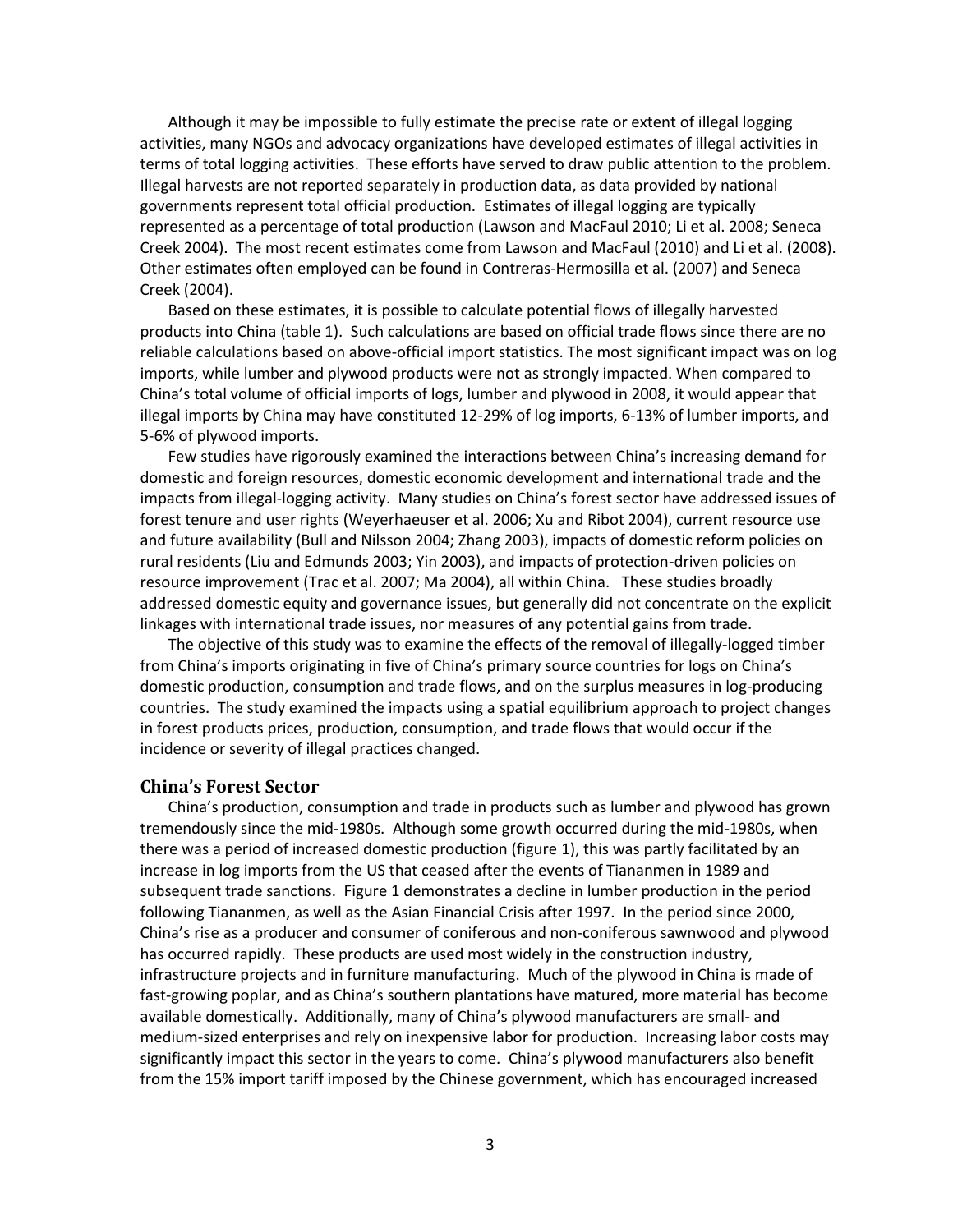domestic production. Despite all the growth in production, China's consumption of these goods exceeds domestic production, and therefore it must still import modest amounts of all three.

The growth in product production has largely been facilitated by the increase in imports of coniferous and non-coniferous logs. Comparing log production against consumption, the magnitude of imports, particularly in the last decade, becomes apparent as the difference between the two (figure 2). In many regions, as demonstrated in the previous section, the coniferous and nonconiferous sectors follow vastly different trends; however, figure 2 demonstrates how the two sectors are more closely linked in China due to policy constraints. Production increased in the mid-1980s as timber markets were briefly liberalized, and then leveled off when they were placed back under state control after a period of intensive harvesting. The 1990s also experienced a steady increase in production as markets were opened yet again, only to be followed by a leveling off and then gradual decrease following the implementation of the logging ban in the period following the 1998 floods. Lastly, since 2007, production has been impacted both by the severe winter storms of 2008 and the global recession.

China plays a significant role in the international coniferous log sector; although it does not export any logs, it is a major importer. Despite the global recession and decline in production and trade in forest products in general, China's share of global coniferous log imports increased from 27% to nearly 32% from 2008 to 2009. China's main sources of coniferous logs are Russia, New Zealand, the US, Australia and Canada (figure 3). Russia's exports to China declined from 2007 to 2008 by nearly a third from 21 million cubic meters (CUM) to 14 million CUM. The decline was likely due to both the Russian log export tariff and the global economic downturn that began in 2007. However, Russian exports to China dwarf all other countries in this sector, accounting for 75% in 2008. Chinese imports from Russia of coniferous log exports remained more than six times the volume of China's second largest source for coniferous logs, New Zealand. Imports from the US have grown in recent years, reaching 1.35 million CUM in 2008; however, this level remains far below US-China export levels reached in the mid-80s, when US coniferous log exports exceeded 5 million CUM.

The largest impediment to increasing US exports to China is cost. If international log prices continue to rise, the US may again become a competitive supplier to China. However, as Russia prepares to enter the World Trade Organization, it is facing pressure to lower its export tariff on logs. As a result, if Russian log prices decline, then the US may see its share decrease again.

China is also the single largest importer of non-coniferous sawlogs (31% of all imports worldwide). China's largest source of hardwood logs is once again Russia, which in 2008 supplied 25% of China's imports (figure 4). Other primary sources include Malaysia, Papua New Guinea, Gabon and the Solomon Islands. Myanmar has also served as a source for logs into China in previous years, but following the introduction of China's own import ban against logs from Myanmar, imports have fallen dramatically and are no longer significant in volume.

Imports of coniferous sawnwood in 2009 came primarily from Russia, and to a lesser extent, Canada, Chile, New Zealand and the US. To fill the gap between demand and domestic production of non-coniferous sawnwood, China imports fairly small volumes from numerous sources. Its largest imports come from the US, Malaysia, and Thailand.

#### **Study Approach**

The study examined the interactions between trade and illegal-logging activity using a market model that simulates the trading activity in global forest sector. The model was used to project changes in market conditions based on changes in production, consumption and trading behaviors. The simulation model was selected for a number of reasons. First, it helped understand the effects on producers of changes in assumptions about their businesses, which could be affected in terms of production and prices by economic and environmental policy such as growth, exchange rates,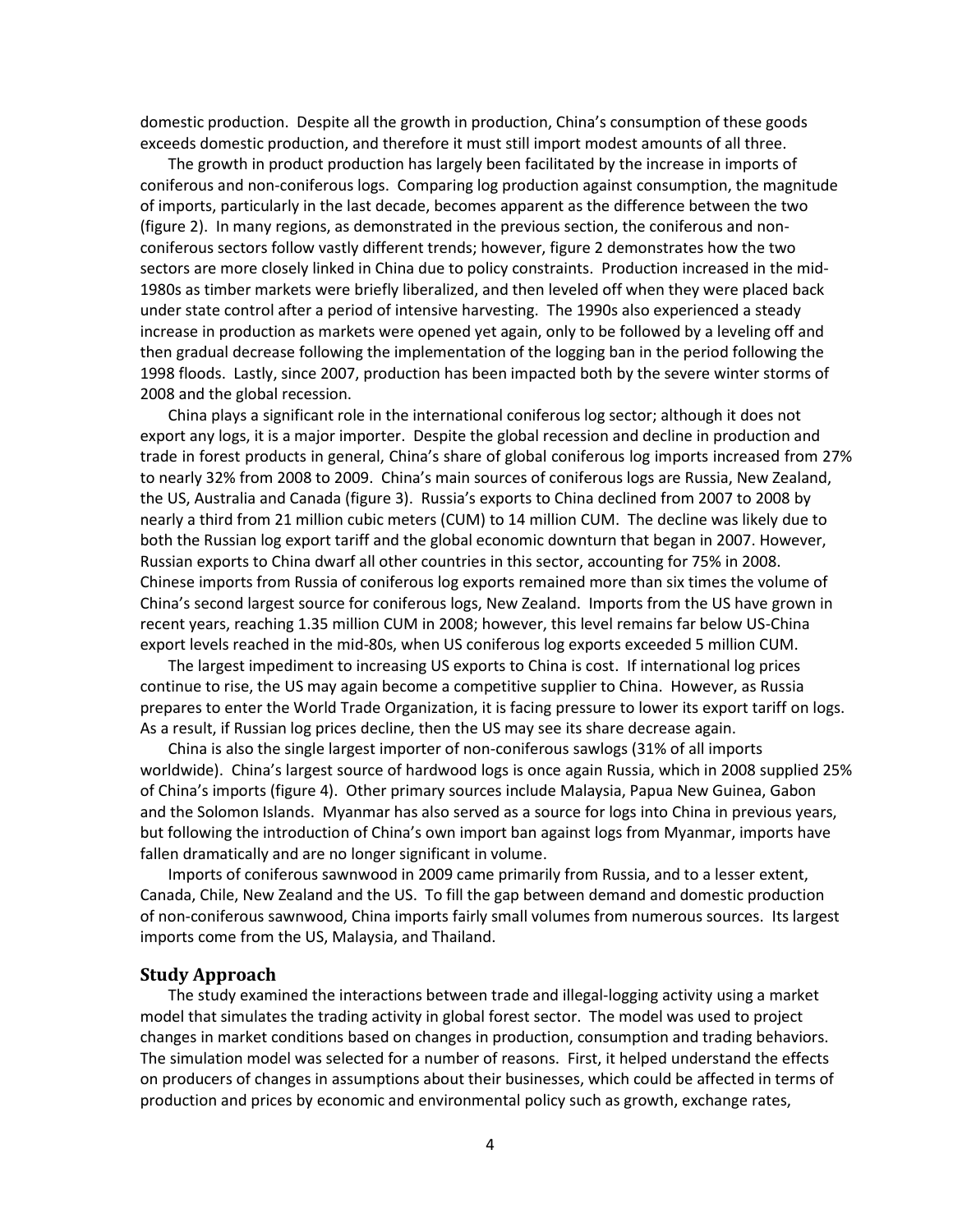illegal-logging legislation, and others changes (Cardellichio et al. 1989). Second, the model can help inform policymakers how changes in policy might affect trade activity. Third, results from the simulations inform end-users of wood products about the effects on their consumption due to changes in policy or economic conditions. For example, the simulation of market conditions can measure the effect of the imposition of a new product tax on consumption by shifting the demand curve to reflect the amount of the consumption tax, or the introduction of new technologies that lower production costs, or trade policy such as an export tariff that increase the trade cost of getting products out of a specific country.

Several market simulation models exist. Most forest products trade models can be categorized as falling within a spatial equilibrium, static simulation or a dynamic optimization, optimal control framework. Most trade models fall within the spatial equilibrium category. These include the CINTRAFOR Global Trade Model (CGTM), the Global Forest Products Model (GFPM), the Timber Assessment Market Model (TAMM), and the European Forest Institute Global Trade Model (EFI-GTM), among other models. The most widely referenced dynamic optimization model is the Timber Supply Model (TSM); this dynamic optimization model deals only with the supply of global timber, and does not differentiate demand. The frameworks differ in the way they solve for market equilibria and thus differ in the way they model timber harvests, product supply and consumption behavior. Static simulation models solve for annual harvests and prices by maximizing each period's consumer and producer surplus, while optimal control models solve for the maximum net present value of consumer and producer surplus over many years (Sohngen and Sedjo 1998).

The trade models described above have been used to examine a number of trade and policy issues, including climate change (Perez-Garcia et al. 2002, Sohngen and Mendelsohn 1996) and log export bans or taxes (Turner et al. 2008a, Perez-Garcia et al. 1997). They have also been used to assess the impacts of illegal logging on trade. Turner et al. (2008b) combined the GFPM and the Radiata Pine Market Model to examine the impact of illegal logging on the New Zealand forest sector and concluded that, without illegal logging, prices and demand for New Zealand logs would increase. Li et al. (2008) employed the GFPM to assess the global impacts of the elimination of illegal logging on world trade in forest products. They found that world production would be affected very little, although it would have country-specific impacts: while decreasing in many developing countries, it would rise in others. Moiseyev et al. (2010) used the EFI-GTM to model several policy scenarios aimed at curbing illegal imports into Europe, largely based on voluntary agreements. Countries with high rates of illegal logging that entered into voluntary agreements were expected to experience the highest reductions in trade. Results were comparable to those found in Li et al. (2008) except that prices were expected to increase to a higher level in Moiseyev et al. (2010). No studies specific to modeling the impacts on China's trade in illegal products have been found, although there have been a few studies modeling trade more generally in China's forest products and the effects of domestic restrictions on harvests, such as the National Forest Protection Plan (Zhang and Li 2009, Northway and Bull 2006).

This study makes use of the CGTM to estimate the impacts of illegal logging on China's forest sector. The CGTM was originally developed as the Global Trade Model (GTM) at the International Institute for Applied Systems Analysis (IIASA) in the 1980s, but was subsequently extended and updated (Cardellichio et al. 1989). It is currently maintained by the University of Washington's Center for International Trade in Forest Products (CINTRAFOR). The model determines equilibrium prices and quantities of forest products—both roundwood and processed products—produced, consumed, exported, and imported by individual countries or groups of countries in the same region (Cardellichio et al. 1989). The model projects a partial equilibrium solution by summing consumer and producer surplus minus transportation costs, subject to material balance and production capacity constraints (Perez-Garcia et al. 1994). The CGTM is considered to be one of the broadest,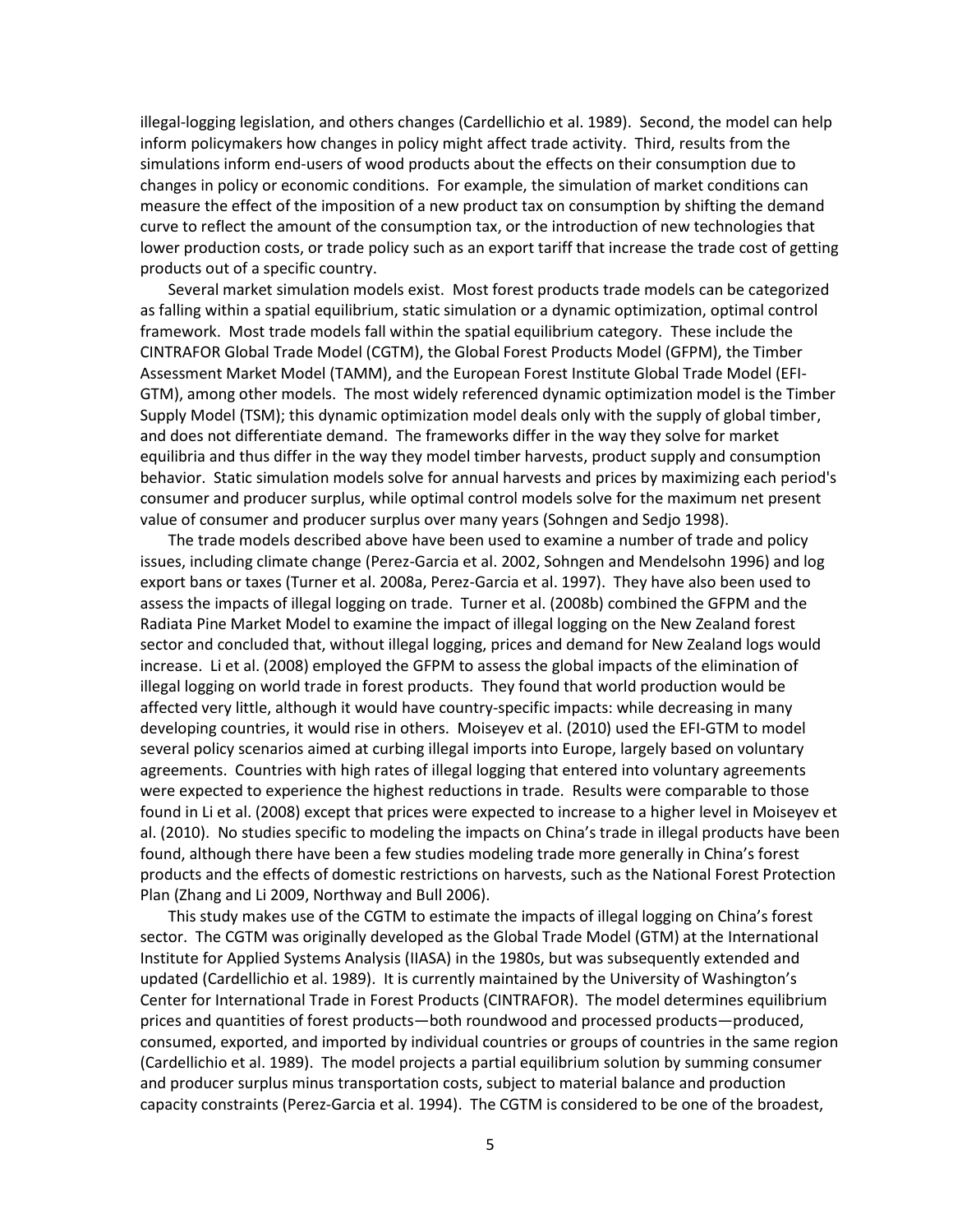most global and versatile models (Gilbert 2000). It breaks out the world markets into 43 regions and has been applied to a number of global forest sector issues, including the impacts of trade restrictions such as the log export ban and climate change (Perez-Garcia et al. 2002; 1999; 1997).

The study modified the CGTM to simulate several scenarios to help understand illegal log trade and its relationship to China's forest sector. First, the study introduced a timber supply equation to represent China's timber producing behavior and made it responsive to prices. Previously China's timber supply was fixed at a certain variable annual allowable cut regardless of the market price for logs. Since time-series data to establish the price relationship with volume of timber supplied was lacking, the study considered and evaluated timber supply at different supply elasticities. It is expected that an inelastic supply curve would significantly constrain domestic log production, and act similar to an allowable cut policy, while a more elastic supply curve would allow greater production volumes to be drawn from domestic supplies. Inventory data on China's timber resources was used to constrain the availability of timber to meet domestic supply.

Second, the reduction in illegal trade activity from China's log source countries was performed through the introduction of a tariff. An export tariff was used to simulate a policy that increased the cost of trading in the producing countries. Two assumptions regarding demand for logs were assessed. One was where consumption of logs in China was initially held fixed by holding lumber and plywood production and consumption levels fixed. The second scenario increased product supply in China's forest sector so as to consider the effects such increases may have on log consumption, production and trade activities.

#### **Baseline and Scenario Data**

Historical data on production, consumption, imports and exports employed in the CGTM were taken primarily from FAO. A consistency of the data was performed to insure production, imports and exports between regions were reasonable, and use of logs to produce lumber and plywood represented reasonable parameters. For example, using officially reported statistics for end products, combined with reasonable input-output coefficients for production, it was estimated that actual timber consumption exceeded officially reported timber consumption by approximately 45% in 2007. Total consumption of coniferous and non-coniferous logs, if calculated using official statistics, was between 91-102 million CUM in 2007. However, consumption was calculated to have been more than 132 million CUM, using reasonable assumptions on the use of logs to produce lumber and plywood. While lumber and sawnwood production grew over the past decade grew by an average 21% and 19% per year, respectively, log consumption reportedly grew only by 6% per year. This seemed doubtful.

The development of the baseline involved calibrating the model to 2007 conditions, including updating model parameters, so that the demand and supply equations were based on the most recent data available. Additionally, timber supply equations specific to China, Russia, Malaysia, Papua New Guinea, West Africa (Gabon) and Oceania (Solomon Islands) were developed using data points for 2007 and imposing assumptions about the elasticity of supply. Certain data used to update the China sector were drawn from China's State Forestry Administration and sources and include the China Forestry Statistical Yearbook (2010) and the  $7<sup>th</sup>$  National Forestry Inventory. Estimates of illegal logging rates come from Lawson and MacFaul (2010) and Li et al. (2008).

#### **Model Parameters**

The interaction of product demand and supply determined the level of output and price in a given year, and the amount of timber required for production was then derived through two separate equations; one that related the input and output of timber and product, and a second that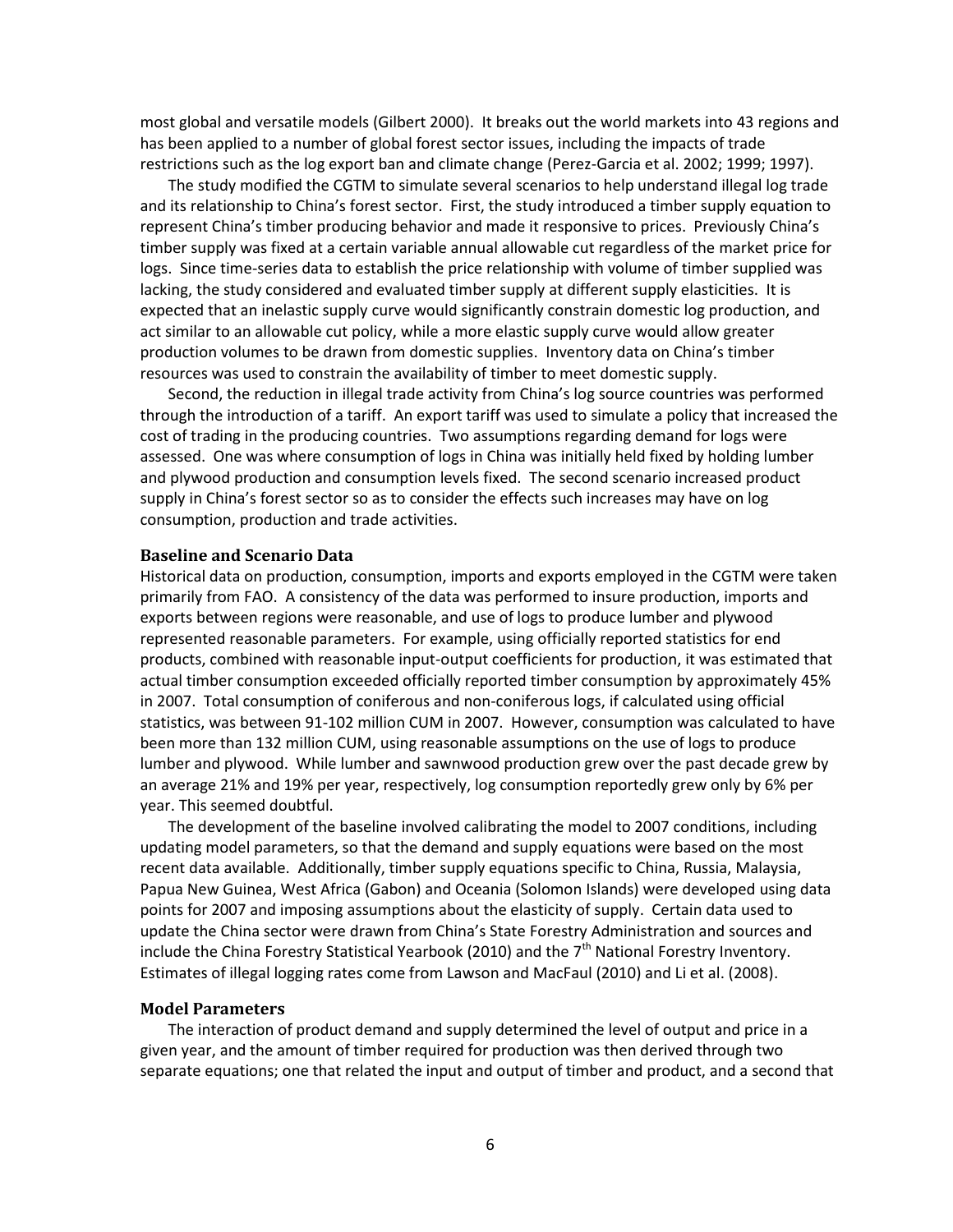contained wood costs and timber harvesting behavior. Equilibrium required the simultaneous solution of both sectors.

The product demand equation was given by:

$$
Q = \alpha P^{\beta} I^{\partial} \tag{eq. 1}
$$

Where Q is product consumption, P is the product price, I is income measured as GDP,  $\alpha$ , β and  $\partial$  are parameters linked to price levels and quantity consumed due to changes in price and income levels. End-use demand was held constant over the projection period so as to analyze the effects of changing levels of timber production, holding sector growth constant.

Product supply was specified exogenously as a certain volume, or through the model using a supply function in the following form:

$$
P = C + \alpha K^{\beta} \tag{eq.2}
$$

Where P is the product price, C is cost, K is capacity utilization,  $\alpha$  and  $\beta$  are parameters linked to cost levels and quantities supplied due to changes in cost. For this study, China's product supply was considered exogenously. There was insufficient data on capacity and its utilization to accurately model production endogenously.

Demand for logs is derived from product supply and was calculated through the use of input/output parameters. Timber demand was specified in the following form:

 $Q = \gamma S + \theta P$  (eq. 3)

Where Q is log output, S is sawnwood production,  $\gamma$  is the technological coefficient for sawnwood, P is plywood production, and  $\theta$  is the technological coefficient for plywood. As there is much regional variation in the technological coefficients associated with product production, product production could be the same across regions while requiring varying amounts of logs.

Endogenous timber supply regions were given a supply equation to determine log production for the following year. The equation is given by:

$$
P = \alpha \left(\frac{Q}{I}\right)^{\beta} \tag{eq.4}
$$

Where P is the log price,  $\alpha$  is the harvest and delivery cost, Q is log production, I is timber inventory and  $\beta$  is the slope parameter. Harvest and delivery cost and slope parameters are available from the authors. For this study, timber supply equations were developed for China, Russia, Malaysia, Papua New Guinea, West Africa and Oceania. China's supply was considered to be fairly inelastic initially since the central government sets an annual harvest quota and provides assignments to the 31 provinces. Market sensitivity, allowing government planners to respond to price changes, was tested by incrementally changing the elasticity  $(\beta)$  in the timber equation. Adjustments to respective elasticities were also used to simulate the rotation in the supply curve around a fixed cost level based on the elimination of illegal outflows.

The CGTM calculated trade based on the availability of logs, trade cost and prices. Thus the price of a good in an importing country was equal to the price in the exporting country plus the trade cost. Using this relationship, the model directed exports from countries with low prices toward countries with high prices. One result of this was the possibility of triangular flows. Triangular flows occurred when the sum of trade costs across two segments was less than the trade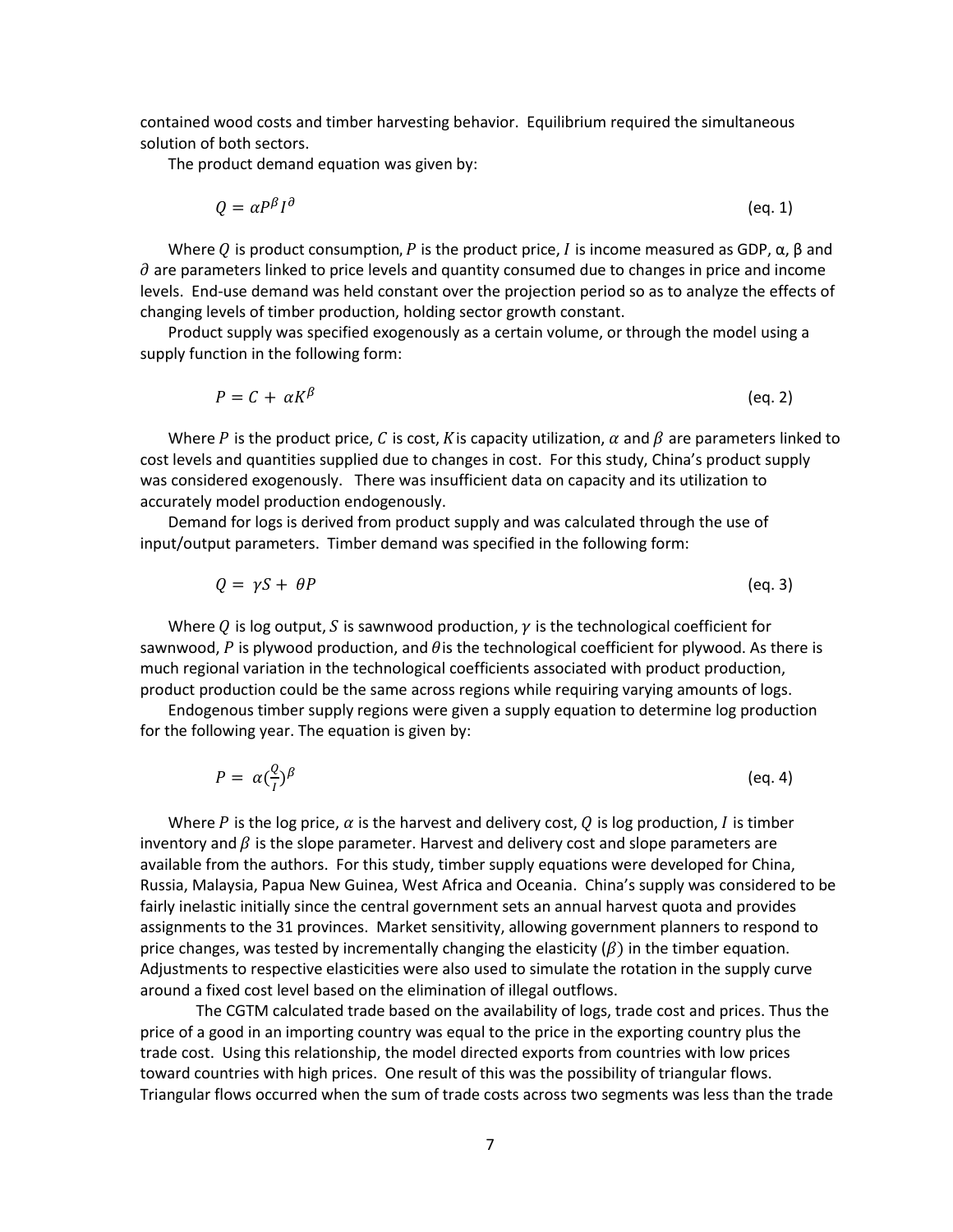cost directly relating two regions. For example, if the sum of the trade cost for the US Pacific Northwest to export coniferous logs to China plus the trade cost of coniferous logs from New Zealand to China was less than the cost of shipping logs from New Zealand to China, then logs would flow into the US and then be directed to China. While demand for China was being satisfied by New Zealand logs, the peculiarities of the trade cost data and the simplistic relationship between regional prices led to greater trade activity between the US and China. This limitation was resolved by l were flagging all triangular flows and assessing their effect on consumption levels in markets.

On average the trade costs associated with non-coniferous logs was much higher than those of coniferous logs. This was generally because the difference between prices of imports and exports of non-coniferous logs and products are higher than those of coniferous logs and products. As a result, non-coniferous logs were, on average, more expensive than coniferous logs. Similarly, trade costs associated with coniferous sawnwood was higher than those of logs, but less than those of nonconiferous sawnwood. The trade flow costs associated with plywood was higher for coniferous than for non-coniferous. Finally, tariffs were modeled by increasing trade costs.

#### **Results**

Results are presented in the sequence that they were investigated in the study. First, the results of timber supply elasticity sensitivity analysis are presented. In the case of China, a highly inelastic supply curve represents the current harvest quota system, while a more elastic supply curve represents a shift to a more self-sufficient timber supply that is responsive to international price signals. Second, results from the elimination of illegal flows in the non-coniferous sector from Russia, Malaysia, Papua New Guinea, Africa West and Oceania are discussed. Third, once trade constraints were considered, the expansion of China's lumber and plywood production were examined to determine the changes in both the coniferous and non-coniferous log sectors. Emphasis was placed on the effects these simulations had on China's production, consumption, trade flows, and prices, although results for affected trading partners are also discussed.

#### **Restricting illegal log flows in the coniferous sector**

A large segment of China's domestic softwood lumber and plywood producers are currently dependent on log imports from Russia. When those imports were restricted by the introduction of a tariff, two effects were felt under normally operating markets. First, as the cost of Russian logs increased for Chinese producers, so too did the domestic price of logs in China. Second, as this occurred, Russian log imports were substituted both by increased Chinese production (if allowed) and by imports from other countries where similar logs were imported at market cost. Using a tariff to study the impacts to trade was useful for several reasons. First, it mimicked the effect of realworld scenarios involving the application of export taxes and demonstrates the effects of small, fixed increases in trade costs on demand from importing countries. Second, it reveals changes to producer surplus in the exporting country. To measure these effects under unencumbered market assumptions and a constant demand, Russia was initially assigned an elastic timber supply curve, making supply there largely responsive to prices. Conversely, China was assigned a highly inelastic supply curve, reflecting its current policy constraints on harvesting. The study first used increases in trade costs of \$5 and \$25 to represent a range of tariff policy, and then relaxed elasticity assumptions.

An export tariff of \$5 per CUM over 2007 price levels reduced Russian log exports to China by nearly 2.6 million CUM in the first year of the tariff (table 2). A tariff of \$25 per CUM lowered import volumes by 12.9 million CUM. Further, should Russia implement policies aimed at curbing domestic harvesting, its supply would become more inelastic and production would decrease, largely a result of its reliance on export markets for its domestically harvested timber. Under the scenario of highly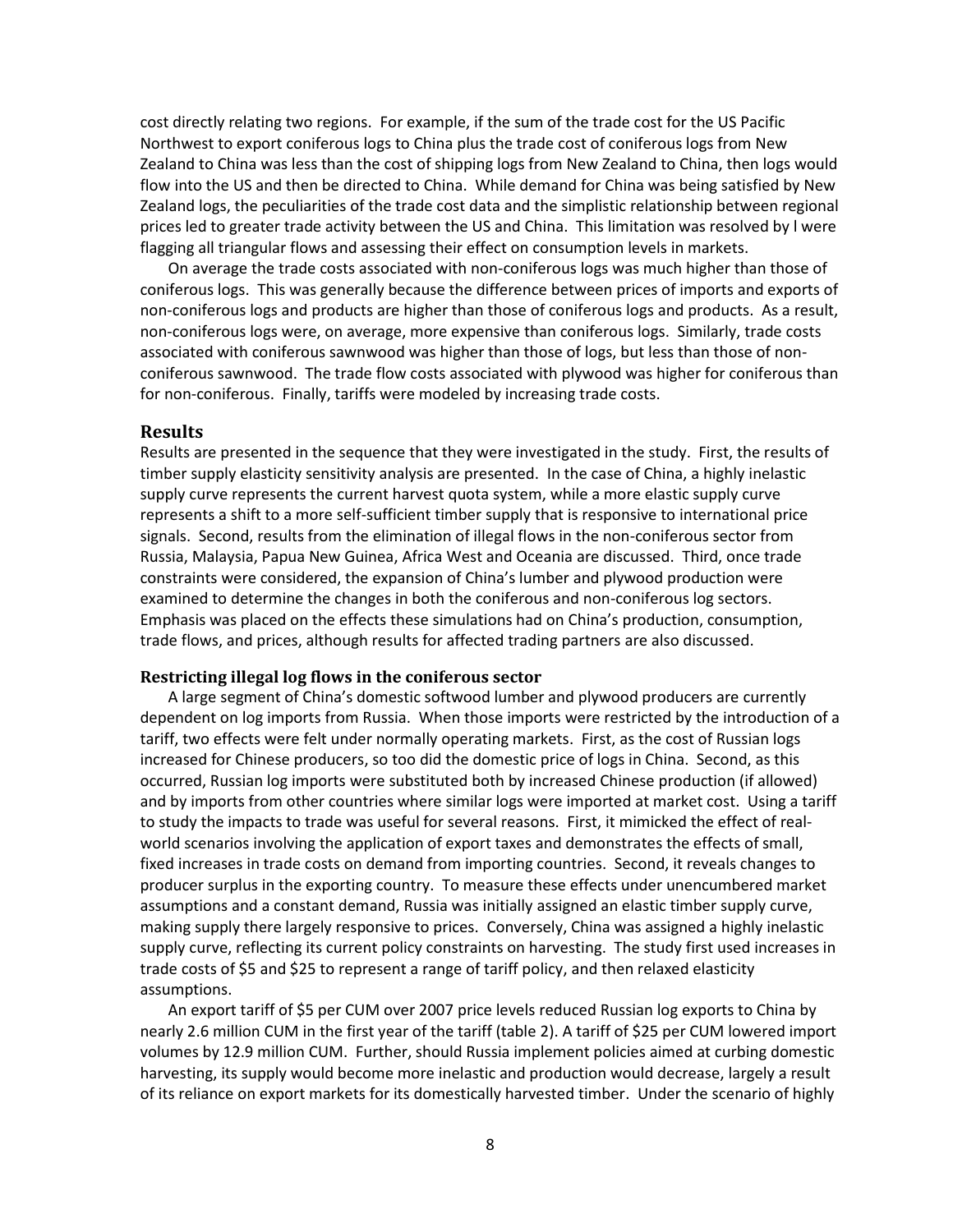price-responsive supplies, it took just a small increment in the tariff for Russia's exports to be reduced to zero. The amount by which log imports into China would be substituted by increased domestic production, holding demand for end products constant, depended on the elasticity of supply in both Russia and China. Under the assumption of a highly inelastic supply curve in China, increased domestic production was more difficult, while a more elastic curve allowed for greater production volumes. The policy choice on the part of the Chinese government to set a quota for timber harvests can be represented by using a highly inelastic supply function. This highly inelastic supply curve was compared to adjusted levels in order to understand how producers in China might behave. Table 3 illustrates the changes in coniferous log production, imports and prices into China given varying elasticities representing elastic to highly inelastic supply curves, and given a fixed level of consumption of logs.

Shifting from a highly inelastic to a relatively inelastic supply resulted in an increase in production of 29%. As production increased, imports decreased by 19%. An elastic supply curve resulted in China producing nearly all of its logs domestically and reducing imports by 99% as compared to the highly inelastic scenario. Understanding how different elasticities affected domestic production in China can simulate policy decisions on the part of the Chinese government to either allow a higher timber quota or to allow the forest sector to operate more as a market system. It seems reasonable to assume that China will continue to have a highly inelastic timber supply function for the foreseeable future, with periodic adjustments as supply shortages occur, while Russia's will remain elastic. Under this scenario, production within China rose by less than 1 million CUM in the first year under the low-tariff scenario and just over 1 million CUM under the high-tariff scenario.

Should the increase in Chinese domestic log production fail to be realized, imports from Russia would be substituted by imports from other regions with competitive prices and lower trade costs. Given Russia's reliance on China as a destination for its log exports, as demand for its exports decreased, production decreased by the same amount, with little substitution occurring, including the possibility of greater domestic lumber production for exports. Effectively, as the tariff increased, exports from Russia continued to decline until they reached zero and total production declined to what is consumed domestically with little substitution of logs by lumber produced by Russian mills for exports to China.

If a relatively elastic curve were imposed on China's timber supply, representing increased domestic production, China was not as reliant on imports in general. This can be described as a move to greater self-sufficiency, which China has been pursuing with planting targets. Within six years of imposing even a \$5 per CUM tariff, Russian exports to China diminished to zero under this policy. However, when Russia's timber supply became relatively more inelastic, as mentioned above, its exports decreased to zero immediately even without the tariff. The main beneficiaries of production decreases in Russia would likely be New Zealand and North America, depending on prices and trade costs (table 4). New Zealand and Chile typically had lower log prices and increased their exports to China significantly.

#### **Constraining illegal log flows in the non-coniferous sector**

This section describes the results of modeling constraints on timber production in those countries that supply 70% of China's non-coniferous log imports: Russia, Malaysia, Papua New Guinea, Gabon (West Africa region) and the Solomon Islands (Oceania region). The study first imposed an export tariff in the 5 countries listed above on non-coniferous log exports as in the previous section. Then the study defined supply curves for these countries suspected of illegal log exports and varied their elasticity parameter. Making the supply curve more inelastic simulated the implementation of a domestic policy aimed at reducing harvests where illegal log flows exist,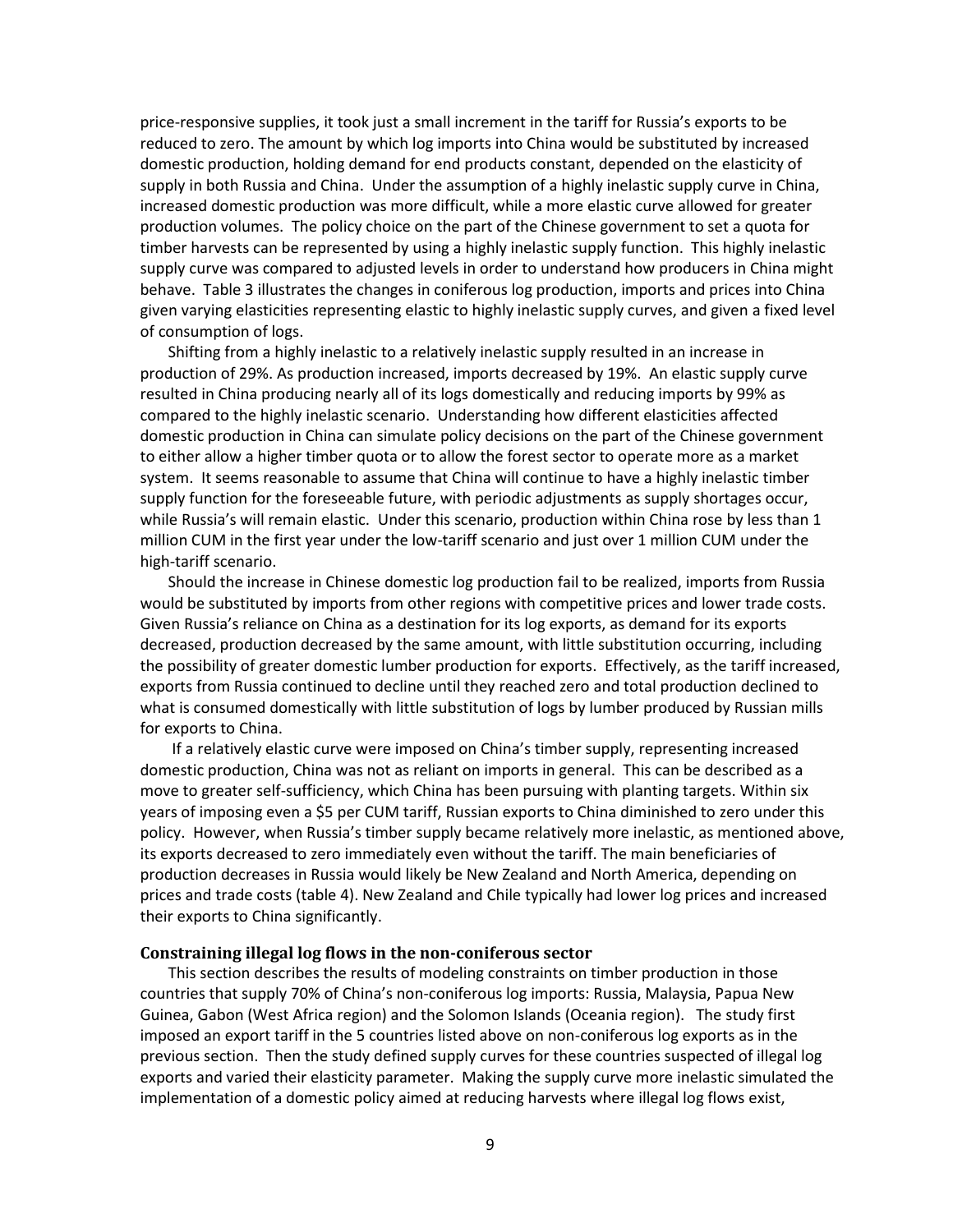assuming the true cost of log production in these countries would increase if illegal activity were to be reduced. As quantity supplied in these regions was lowered, fewer logs were available for export. In these scenarios, domestic demand for logs was held constant. Initially, the supply curve in each country was relatively elastic, reflecting a condition where the costs associated with illegal logging were ignored. The effects of two changes in the supply elasticity were evaluated. These two changes reflected low- and high-reduction scenarios that were intended to mimic a reduction equivalent to the low and high ranges of estimates of illegal logging listed in table 1. The effects on production in these countries and their exports to China are reported below. For China, two supply elasticities were employed: first by setting it to match the current quota system (highly inelastic) and second by setting it to reflect a self-sufficient production condition (elastic).

The study findings suggested that a low tariff would induce an effect on both the total volume of non-coniferous logs imported by China and on the amount from each source. With China's timber supply set by quota (highly inelastic), a low tariff reduced total imports by 7%, while a high tariff reduced imports by 14% (table 5). With China's timber supply set to produce at a greater level of self-sufficiency (highly elastic), a low tariff had a greater proportional impact, reducing imports by 25%; a high tariff reduced imports by 45%. Additionally, the relative positions of each source shifted as their relative positions on the aggregate supply curve changed. For example, in all cases, Malaysia became more expensive relative to other countries. This would be of particular significance if China's supply curve continued to be highly inelastic as under the current quota system. Both Russia and West Africa increased their exports to China in response. Ironically, a tariff had to be substantially higher to result in a decrease in total production within these regions. As the price increased, almost all of the five countries experienced an increase in production and exports to regions with higher prices. Thus, while exports into China generally decreased, exports to other regions increased and a tariff did not have the intended effect of lowering overall production in the respective countries. This was a result of demand in importing countries being relatively inelastic, with few suppliers from which to source.

Rotating the supply curves—making it more inelastic—of these five regions had a different effect, particularly depending on whether or not China continued its quota system or relaxed its production policies. The low-reduction scenario reduced supply in Malaysia, Papua New Guinea, Russia, West Africa and Oceania by an average 15%. In the low-reduction scenario, total global production was affected very little, at less than 1%. As these five countries reduced their total production by 14.7 million CUM, China responded to a reduction in available imports supply and increased prices by increasing its domestic production by 9 million CUM (table 6). However, while global supply effects were minimal, the effect on trade was large, reducing available exports by nearly 30%. Prices more than doubled for all regions that traded in this sector. As a proportion of production, exports to China from West Africa and Oceania decreased the most significantly, falling to zero. Russian exports to China fell by almost a half. Malaysian exports were the least affected, falling by only 3%. Everything else being constant, Malaysia continued to be the lowest cost producer, while Papua New Guinea, Russia, and Oceania were slightly higher cost producers. West Africa was the highest cost producer. These relative positions did not change throughout the course of adjusting their supply. Thus, in this scenario, as a percentage of its total imports, China became increasingly dependent on Malaysian exports in the face of reduced supply from other regions.

The high-reduction scenario reflected an average reduction in production of 27% among these five regions. Total production in these countries decreased by 21.8 million CUM, while production in China grew by 15 million CUM. Again, this affected the total worldwide supply very little, since 85% of production was consumed within the countries it was produced. Trade effects were large, though, as worldwide available exports decreased by nearly 45%. In a high-reduction scenario, there was no further supply available to decrease in West Africa and Oceania. At a 25% and 20% of production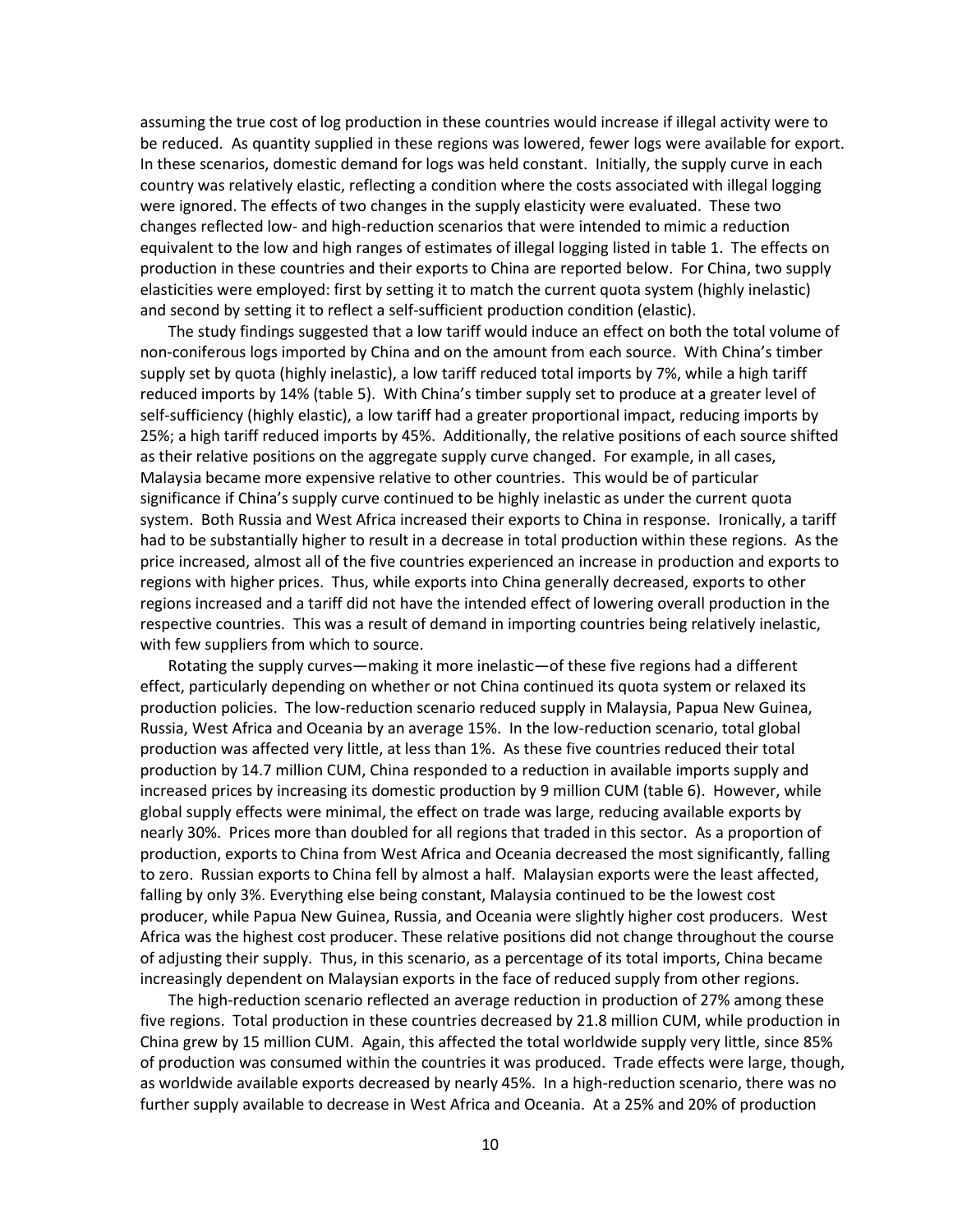reduction respectively, all exports from these regions ceased. This indicated that the estimates of illegal logging in Li (2008) and Lawson and MacFaul (2010) would represent the extent of trade from these regions. Russian exports declined by 92% over the low-reduction scenario, to almost zero. Again, Malaysia continued to dominate imports into China.

If China's production were to increase, as under a self-sufficiency system, the effects of rotating the supply curves of its supply countries would have an even greater effect, reducing production in those countries by 22% under a low-reduction scenario and 26% under a high-reduction scenario. Total imports into China were already much less, and the reductions posed for each country represented a higher percentage of their exports to China.

#### **Increasing product production in China**

In the two previous sections, consumption of logs was held fixed by holding production of lumber and plywood fixed. This enabled the consideration of how the distribution of log suppliers changed in the context of no changes in aggregate demand for logs. This section discusses the results of increasing lumber and plywood production in China by 7% per annum. Consumption in China was also assumed to grow by the same amount, thereby precluding any significant exports of these two products, and simulating current production and consumption conditions. Adjusting these conditions allowed for the examination of the impacts of increased demand and supply within China of products on the distribution of log production, consumption, trade flows and prices. While product production grew in China, it was held fixed for the rest of the world. This allowed for the examination of how small changes in one assumption can affect changes to China's forest sector, *ceteris paribus*. All conditions were modeled using both inelastic and relatively elastic supply equations for China. For the coniferous sector, both the no-tariff and high-tariff (\$25 per CUM) conditions were applied to Russia. For the non-coniferous sector, scenarios were run under noreduction, low-reduction and high-reduction conditions were applied for China's main sources of logs.

#### *Coniferous sector*

A 7% annual increase in China's product production resulted in a commensurate 7% annual increase in its log consumption, effectively growing log consumption by nearly 140% by 2020. In turn, by 2020, China was expected to consume 187 million CUM of coniferous logs. With a highly inelastic supply curve, production of logs would grew minimally in the first few years, and provided 36 million CUM, or 19% of the resources needed by 2020. Consequently imports nearly tripled over 2007 levels to 151 million CUM by 2020 (table 7). With no tariff imposed on Russia's log exports, and with the assumption that Russia's elasticity was held constant at an elastic level, Russian logs filled about 37 million CUM, or a fifth of China's imports by 2020. North America, New Zealand and Chile provided the remaining needed supply. If a tariff of \$25 per CUM were imposed in an effort to reduce Russian exports, with an inelastic supply in China, China greatly reduced but not completely discontinued importing any logs from Russia, and North America picked up the difference.

With a relatively more elastic supply curve in China, production grew by nearly 50% to 89 million CUM, and provided approximately half of the resources needed. Under a no tariff scenario, Russia continued to provide a significant amount of the import volume needed, with North America and New Zealand/Chile providing the remainder. North America did not benefit as greatly when China was able to dramatically increase its supply. The introduction of a tariff of \$25 per CUM reduced imports from Russia until the price of logs in China and the cost of logs from Russia reached a point where logs from Russia resumed being competitive, even with the tariff. North America and New Zealand were relatively high-cost producers and continued to be outcompeted by Russia as long as the cost of logs remained lower than the cost of North American logs, even with a tariff.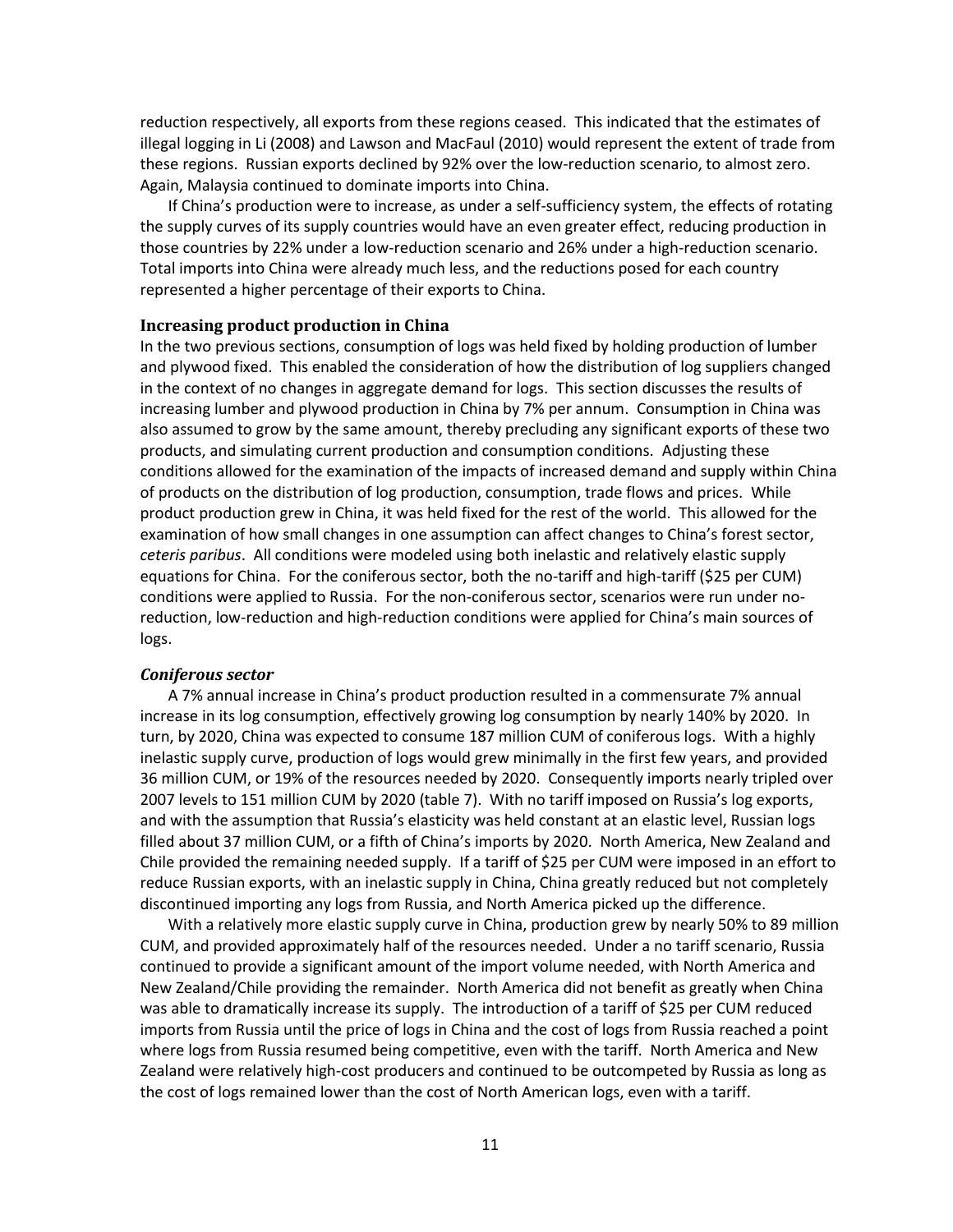#### *Non-coniferous sector*

A 7% annual increase in production of non-coniferous lumber and plywood resulted in an increase in log consumption of 141% by 2020, with consumption in China reaching 133 million CUM. With a highly inelastic supply curve, production grew 40% to 27 million CUM. This provided only 20% of the necessary resources to meet lumber and plywood production levels. Malaysia provided 60% of the total imports needed, followed by Russia, West Africa, Papua New Guinea and Oceania (table 8). With a relatively more elastic supply function, China supplied upwards of 43% of total log demand. Total imports declined, but relative market shares for each region remained the same as under the highly inelastic scenario. Prices in China were approximately 18% less when China's supply grew to 57.5 million CUM rather than 27.25 million.

The introduction of supply restrictions in the five regions was complicated by increased demand from China. Under a low-restriction scenario, production was still allowed to increase. As a result, by 2020, given high enough price increases, export flows from these regions resumed their prerestriction export levels by 2020 (table 9). These price increases occurred particularly when China's supply continued to be inelastic. A more elastic supply in China dramatically increased production in China and reduced the need for imports, under both the low-reduction and high-reduction scenarios. With a greater domestic supply, and with low imports, only Malaysia continued to be a source of large volumes of logs for China's market as many other sources diminished their exports to near zero. An important consideration when examining the results here was that the number of trade flows remained fixed to presently existing flows. Europe, Brazil and North America did not currently export significant volumes of hardwoods to China and were therefore not included in the analysis. Without introducing new potential flows, China was constrained to import from only its current main trading partners.

### **Discussion**

The CGTM was used to model the impacts of restrictions on outflows of logs from countries with suspected illegal flows into China. Under the scenarios in which China's timber equation was set to mimic the current harvest quota, China had little flexibility in terms of shifting from relying on imports to increasing production. This suggested that policies aimed at curbing illegal logging through export tariffs led to shifts in domestic policies regarding production quotas in China. Shifting to a more self-sufficient production system provided insight into how China's forest sector might behave if it were subject to greater market forces, rather than government limits. As a result, the total volume of imports remained largely unchanged when production was subject to an inelastic supply curve, while imports of coniferous logs declined almost completely when China was modeled using an elastic timber equation. Should China decide to mimic market reactions, it would likely choose to increase its domestic production to offset any negative effect from a tariff imposition.

This raised the question of China's ability to dramatically increase domestic supply. While the government has stated its goal of increasing domestic production, and has in fact increased the timber quota over the last two five-year planning cycles, actual annual growth in log production in recent years has been inconsistent, and has averaged only 7% since 2003. More significant increases in log production will likely present a number of challenges. Natural forests have been severely drawn down, and the  $12<sup>th</sup>$  Five Year Plan calls for reduced harvests from these forests. While plantations will increasingly provide harvestable resources, they are of inconsistent quality and their ability to provide dramatic increases in resources has been called into question (Bull and Nilsson 2004). Despite the stated goal of increasing production, it remains to be seen how extensive this will be and what the impact will be to product quality. It is worth noting that while calculations in the CGTM for China were based on official calculations of inventory and growth, as provided by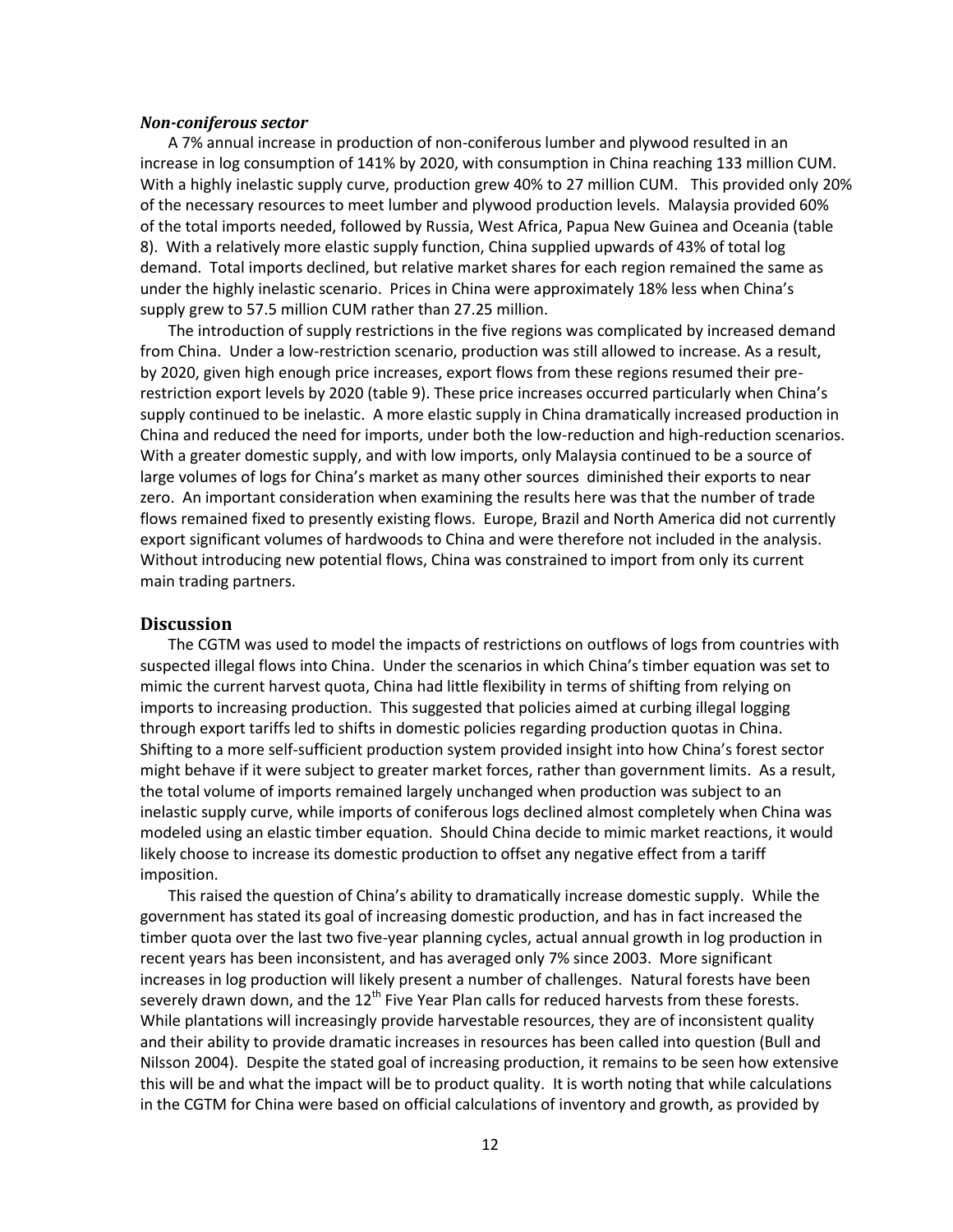the 7<sup>th</sup> National Forest Inventory, it is certainly possible that these statistics are inflated and would therefore affect how much wood fiber is in fact available for production, regardless of quality.

The introduction of a graduated tariff demonstrated the potential impact on both production and exports of Russian coniferous logs. With a highly inelastic supply curve, China was unable to sufficiently increase its domestic production under either a low- or high-tariff scenario. China was reliant on Russia for inexpensive coniferous logs, and Russia was dependent on China as an export destination. Without a market for logs in China, Russian log production declined dramatically. However, in these projections, a fairly expensive tariff of nearly three-quarters the Russian log price was needed to reduce Russian production by the upper bound of 50% described in table 1. If Russia's log prices reflected the true cost of production, with a more inelastic supply, it would affect production immediately and likely bring about a significant decline in exports. Policies aimed at including all production costs in their supply chain may be effective in limiting export quantites.

In the non-coniferous sector, China relies heavily on five sources for its logs: Malaysia, Russia, Papua New Guinea, West Africa and Oceania. Although the market share among these countries has varied over recent years, they continued to provide the largest volumes of hardwood logs. Whether or not this will continue to be the case will depend on how much China's timber harvests were allowed to grow and how costs changed. In modeling the restrictions on trade, it was clear that even with restrictions, as prices rose, production in these regions did as well. A continual upward adjustment of the supply curves could be made, and prices will follow. Other countries that could potentially gain from restricting trade flows but from whom China does not currently import large volumes include Europe and Brazil. North American hardwood logs have not been competitive in this sector due to their relative high cost. Temperate hardwoods from Europe are not a perfect substitute for tropical logs from Malaysia or Papua New Guinea, and might more likely replace Russian logs. Substitution of temperate for tropical hardwoods will depend both on cost and on how wood preferences evolve. With or without the introduction of new trading partners, China will have to balance domestic production with imports from a small number of sources.

Changes in producer surplus revealed how producers might be affected under different policy scenarios. In the coniferous log sector, with an imposition of a tariff, Russia's producer surplus declined significantly, while Chinese, North American and New Zealand producers experienced increases in their welfare (table 10). In the non-coniferous log sector, while production decreased under both the low- and high-reductions scenarios, prices increased significantly. As a result, producers gained significantly as log prices increased. Under the low-reduction scenario, prices nearly doubled; under the high-reduction scenario, prices nearly tripled. These price increases resulted in a dramatic increase in producer surplus. Only Papua New Guinea experienced a decline under the high-reduction scenario.

These differences in surplus changes indicated that a tariff, though perhaps effective at reducing outflows from a particular region, also resulted in a loss of producer welfare as compared to other restriction mechanisms. Although not presented in the table above, a shift in elasticity in Russia, while still reducing exports to China, would in fact result not in a decrease, but in a large increase in producer surplus. Under the tariff scenario for non-coniferous logs, because both production and prices increased, there was an increase in producer surplus; however, it was much smaller than the increase incurred by shifting the supply curve. Thus, if maintaining producer surplus were an important factor in designing trade policies, one that targets shifting the supply curve by better incorporating the true cost of log production would be more effective in the long term than a tariff.

Between 2000 and 2009, production of lumber in China grew at an average rate of 18% per year; plywood at 19%. The estimated 7% annual growth in production of sawnwood and plywood through 2020 included here is conservative compared to these growth rates, and conservative when compared to the 12% annual growth presented in the latest Forestry Development Plan (SFA 2009).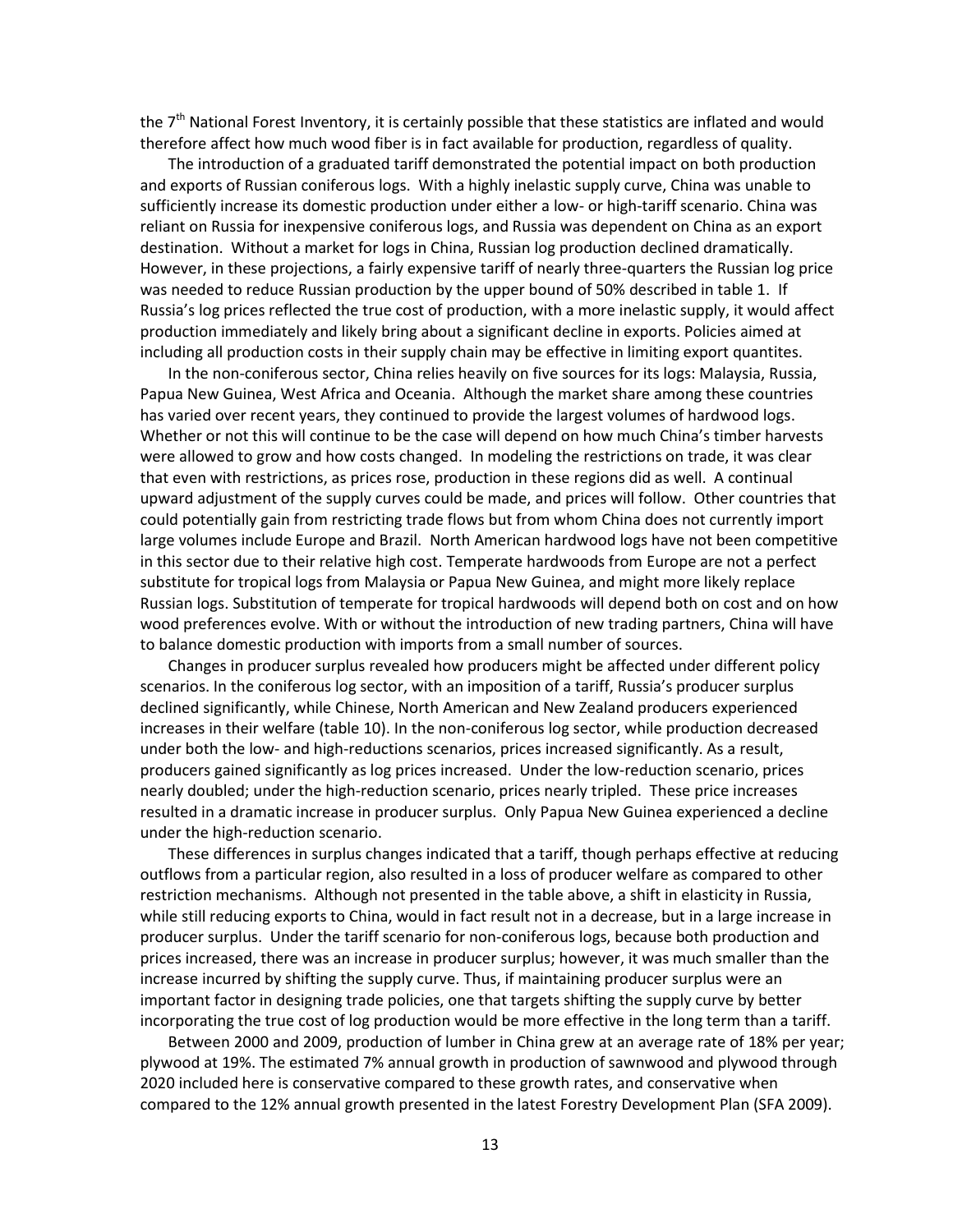With an inelastic supply curve, growth in timber consumption would outpace growth in timber supply and China would need to increase its imports by more than 19% per year to reach the levels needed by 2020 to contribute to the production of lumber and plywood. In the coniferous sector, these logs will come not only from inexpensive suppliers such as Russia and New Zealand, but increasingly from relatively more expensive producers in North America. In the non-coniferous sector, China will continue to rely on its current sources, even if it faces higher costs. Expansion of production of sawnwood and plywood will be dependent on access to logs from outside of China. Even if China is able to expand its domestic production, as demonstrated under a more elastic supply curve, it would still need to increase its imports by 13% per year by 2020.

It should be noted that estimated consumption of logs using the CGTM greatly exceeds officially reported statistics. As described earlier, the CGTM calculates derived demand for timber as a fixed proportion of sawnwood and plywood production. Using officially reported product statistics, combined with reasonable input-output coefficients for production, actual timber consumption exceeded officially reported consumption by approximately 45% in 2007. Total consumption of coniferous and non-coniferous logs, if calculated using official statistics, was between 91-102 million CUM in 2007. However, using the CGTM, consumption was calculated to have been more than 132 million CUM. While lumber and sawnwood production grew over the past decade by an average 21% and 19% per year, respectively, log consumption reportedly grew only by 6% per year. This seems doubtful. This discrepancy was likely a result of underreporting in both domestic log production and import volumes. Above-quota logging is not uncommon in China and has been widely discussed (Démurger et al. 2007).

#### **Conclusion**

This study examined the impact of restricting the flow of logs to China from countries with suspected illegal-harvest activities. Two approaches were used. First a graduated tariff was applied to Russia's exports of coniferous logs to China. Second, changes in the supply elasticities in Malaysia, Papua New Guinea, Russia, West Africa and Oceania were applied to production of non-coniferous logs. These changes were initially applied to China's forest sector while holding demand for logs constant. Next they were examined in the context of increasing China's production of lumber and plywood at a conservative growth rate. The magnitude of impact depended in large part in the magnitude of change in the elasticities in both the supply countries and in China. China was evaluated using elasticities that simulated the current harvest quota system, as well as a system that becomes more self-sufficient through increased log production. The results of the producer surplus indicators demonstrated that there is a large loss resulting from the imposition of a tariff as compared to methods that approach adjusting supply by a change in the cost structure. Additionally, predicted consumption levels were compared to reported consumption levels and revealed a large discrepancy.

This is the first study to examine the impacts of illegal-log-flow restrictions on China's forest sector. China is the largest driver of demand for the trade in tropical logs and is becoming a significant driver of demand for trade in coniferous logs. Without a significant increase in domestic production of both coniferous and non-coniferous logs, it will continue to be reliant on imports to fuel its growth in product production. In the coniferous sector, Russia, North America and New Zealand will be the greatest beneficiaries of increased imports. In the non-coniferous sector, there is greater concern about where China will draw its imports from. Even if it is able to increase nonconiferous log production, it will be unable to produce large volumes of tropical logs. These may continue to come from countries with suspicious logs, unless steps are taken to curb the flows. How China's demand for increased fiber resources will be met is of wide interest to those in industry, resource management, policy-making and the environmental fields.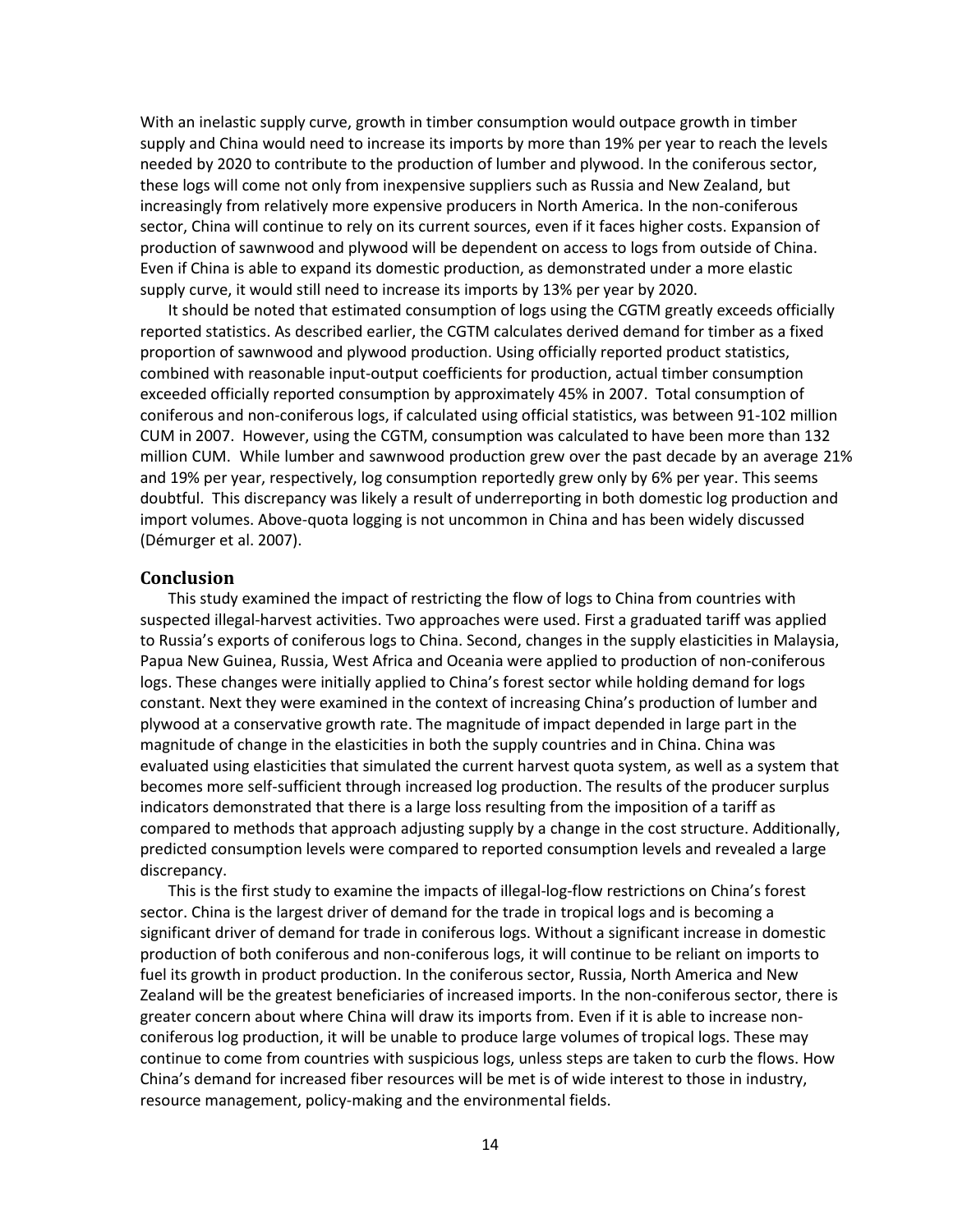### **References**

Auer, M., C. D. Ingram, and C. Farley. 2003. Towards an improved understanding of illegal logging and associated trade. USDA Forest Service International Programs. Washington DC: Forest Service.

Bull G. Q., and S. Nilsson. 2004. An assessment of China's forest resources. International Forestry Review. 6: 210-220.

Cardellichio, P.A., Y. C. Youn, D. M. Adams, R.W. Joo, and J.T. Chmelik. 1989. A preliminary analysis of timber and timber products production, consumption, trade, and prices in the Pacific Rim until 2000. Cintrafor Working Paper 22.

Contreras-Hermosilla, A. 2002. Illegal forest production and trade: an overview. Washington DC: The World Bank.

Contreras-Hermosilla, A., R. Doornbosch, and M. Lodge. 2007. The economics of illegal logging and associate trade. Background paper for the roundtable on sustainable development discussion on illegal logging, 8–9 January 2007. SG/SD/RT(2007)1. Organization for Economic Co-operation and Development, Paris.

Démurger, S., Y. Hou, and W. Yang. 2007. Forest management policies and resource balance in China: an assessment of the current situation. GATE Working Paper No. 07-12. Lyon: University of Lyon.

EIA/Telapak, The last frontier: illegal logging in Papua and China's massive timber theft (EIA/Telapak, 2005).

Financial Times. 2006. China warned against illegal timber imports. March 28 2006.

Gilbert, J. 2000. Trade policy, processing and New Zealand forestry. Burlington: Ashgate.

Greenpeace. 2006. Illegal logging background. Accessed May 28, 2011. <http://www.greenpeace.org/international/en/campaigns/forests/threats/illegal-logging/>

Lawson, S., and L. MacFaul. 2010. Illegal logging and related trade: indicators of the global response. London: Chatham House.

Li, R., J. Buongiorno, J.A. Turner, S. Zhu, J. Prestemon. 2008. Long-term effects of eliminating illegal logging on the world forest industries, trade, and inventory. Forest Policy and Economics. 10:480- 490.

Liu, D., and D. Edmunds. 2003. Devolution as a means of expanding local forest management in south China: lessons from the past twenty years. P. 27-44. In Hyde, W. B. Belcher, J. Xu. 2003. China's forests: global lessons from market reforms. Washington DC: Resources for the Future.

Ma, Q. 2004. Appraisal of tree planting options to control desertification: experiences from threenorth shelterbelt programme. International Forestry Review. 6: 327-335.

Moiseyev, A., B. Solberg, B. Michie, and A.M.I Kallio. 2010. Modeling the impacts of policy measures to prevent import of illegal wood and wood products. 12: 24-30.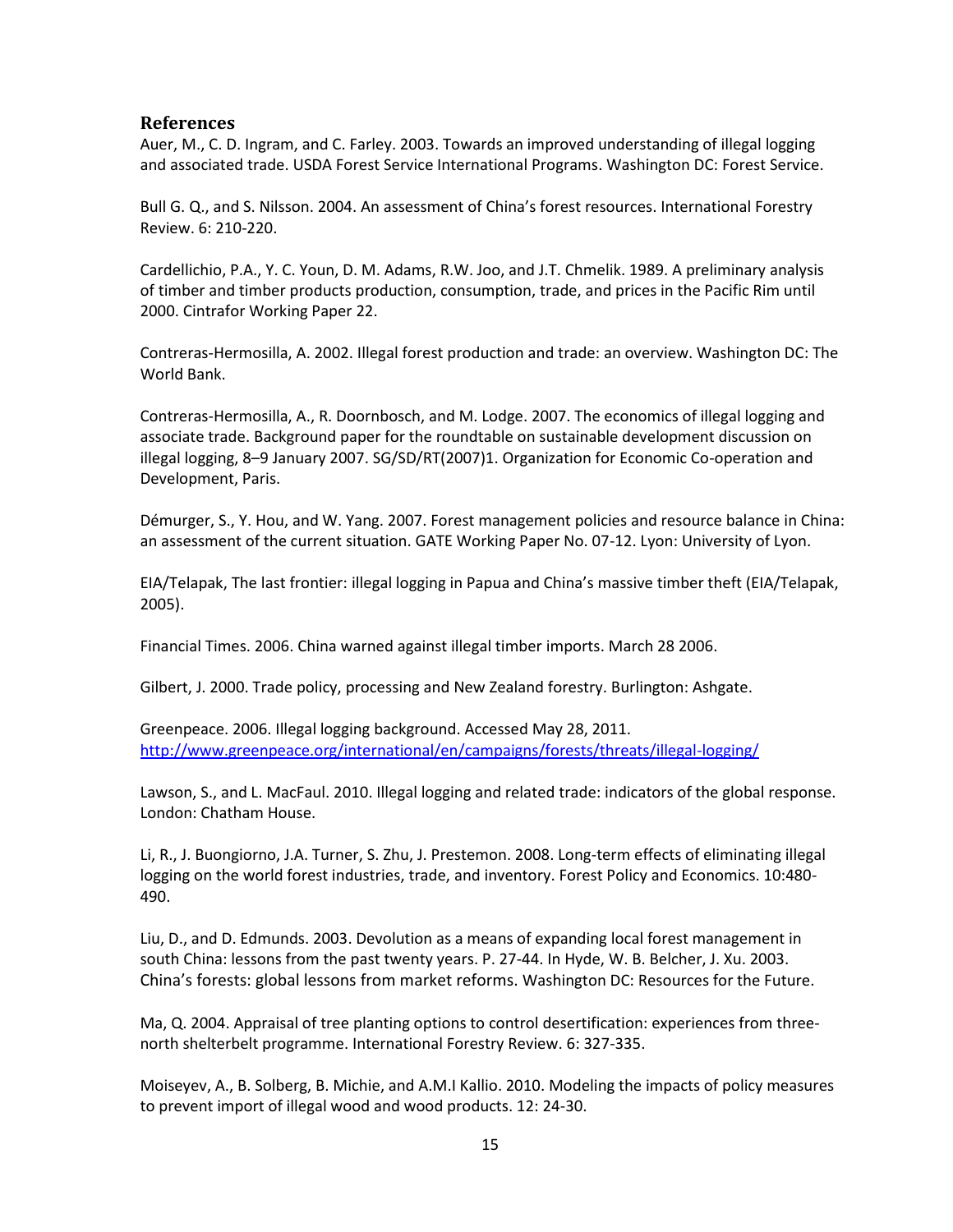Northway, S., and G.Q. Bull. 2006. International forest and forest products trade model (IFFP) UBC.

Perez-Garcia, J., H. Lippke Fretwell, B. Lippke, and X. Yu. 1994. The Impact on Domestic and Global Markets of a Pacific Northwest Log Export Ban or Tax. Seattle: University of Washington Cintrafor Working Paper 47.

Perez-Garcia, J.M., B.R. Lippke, and J. Baker. 1997. Who wins and who loses: Trade barriers in the PNW forest sector. Contemporary Economic Policy XV(1): 87-103.

Perez-Garcia, J.M., Y. Wang, and W. Xu. 1999. An economic and environmental assessment of the Asia forest sector. In Yoshimoto, A. and K. Yukutake (eds.), Global Concerns for Forest Resource Utilization. Kluwer Publishing Co.

Perez-Garcia, J., L.A. Joyce, and A.D. McGuire. 2002. Temporal uncertainties of integrated ecological/economic assessments at the global and regional scales. Forest Ecology and Management. 162: 105-115.

Samuelson, P.A. 1952. Spatial price equilibrium and linear programming. American Economic Review. 42: 283-303.

Seneca Creek Associates, 2004. Illegal logging and global wood markets: The competitive impacts on the U.S. wood products industry. Seneca Greek Associates. LLC. Poolesville, MD.

Sohngen, B.L., and R. Mendelsohn. 1996. The Timber Market Impacts of Climate Change on US Forests. Mimeo. School of Forestry and Environmental Studies, Yale University, New Haven.

Sohngen, B., and R. Sedjo. 1998. A comparison of timber market models: static simulation and optimal control approaches. Forest Science. 44: 24-36.

State Forestry Administration (SFA). 2010. China forestry statistical yearbook 2009. Beijing: China Forestry Publishing House.

Trac, C.J. S. Harrell, T. M. Hinckley, and A.C. Henck. 2007. Reforestation programs in southwest China: reported success, observed failure, and the reasons why. Journal of Mountain Science. 4(4): 275-292.

Turner, J.A., J. Buongiorno, and S. Zhu. 2006. An economic model of international wood supply, forest stock and forest area change. Scandinavian Journal of Forest Research. 21: 73-86.

Turner, J.A., J. Buongiorno, A. Katz, and S. Zhu. 2008a. Implications of the Russian roundwood export tax for the Russian and global wood products sectors. Scandinavian Journal of Forest Research. 23:154-166.

Turner, J.A., J. Buongiorno, and A. Katz. 2008b. The economic implications of illegal logging for the New Zealand forest sector. New Zealand Journal of Forestry. 2: 20-25.

Xu, J., and J. Ribot. 2004. Decentralisation and accountability in forest management: A case from Yunnan, Southwest China. European Journal of Development Research. 1: 153–173.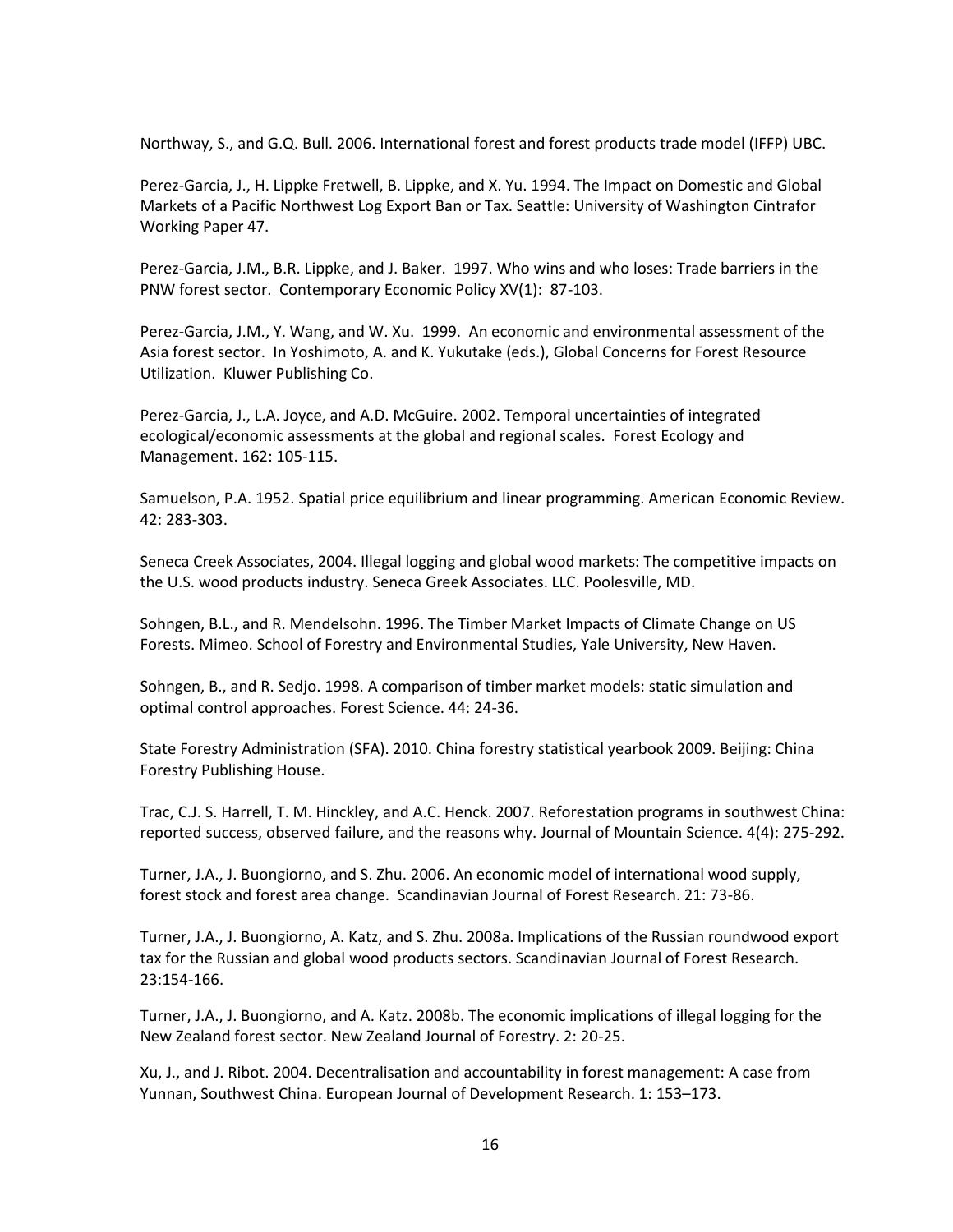Weyerhaeuser, H., F. Kahrl, and Y. Su. 2006. Ensuring a future for collective forestry in China's southwest: Adding human and social capital to policy reforms. Forest Policy and Economics 8 (2006) 375– 385.

World Bank. 2002. A Revised Forest Strategy for the World Bank Group (October 31). Washington, D.C.: World Bank.

Yin, R. 2003. Central Characteristics of Reform: Measures of the Effects of Improved Property Rights, a Stable Policy Environment and Environmental Protection. In Hyde, W. B. Belcher, J. Xu. 2003. China's Forests: Lessons from Market Reforms. Washington DC: Resources for the Future.

Zhang, D. 2003. Policy reform and investment in forestry. In Hyde, W. B. Belcher, J. Xu (eds.), China's forests: lessons from market reforms. Washington DC: Resources for the Future.

Zhang, D., and Y. Li. 2009. Forest endowment, logging restrictions, and China's wood products trade. China Economic Review 20: 46–53.

Zhu, C., R. Taylor, and G. Feng. 2004. China's wood market, trade and the environment. Monmouth Junction, NJ: Science Press USA Inc.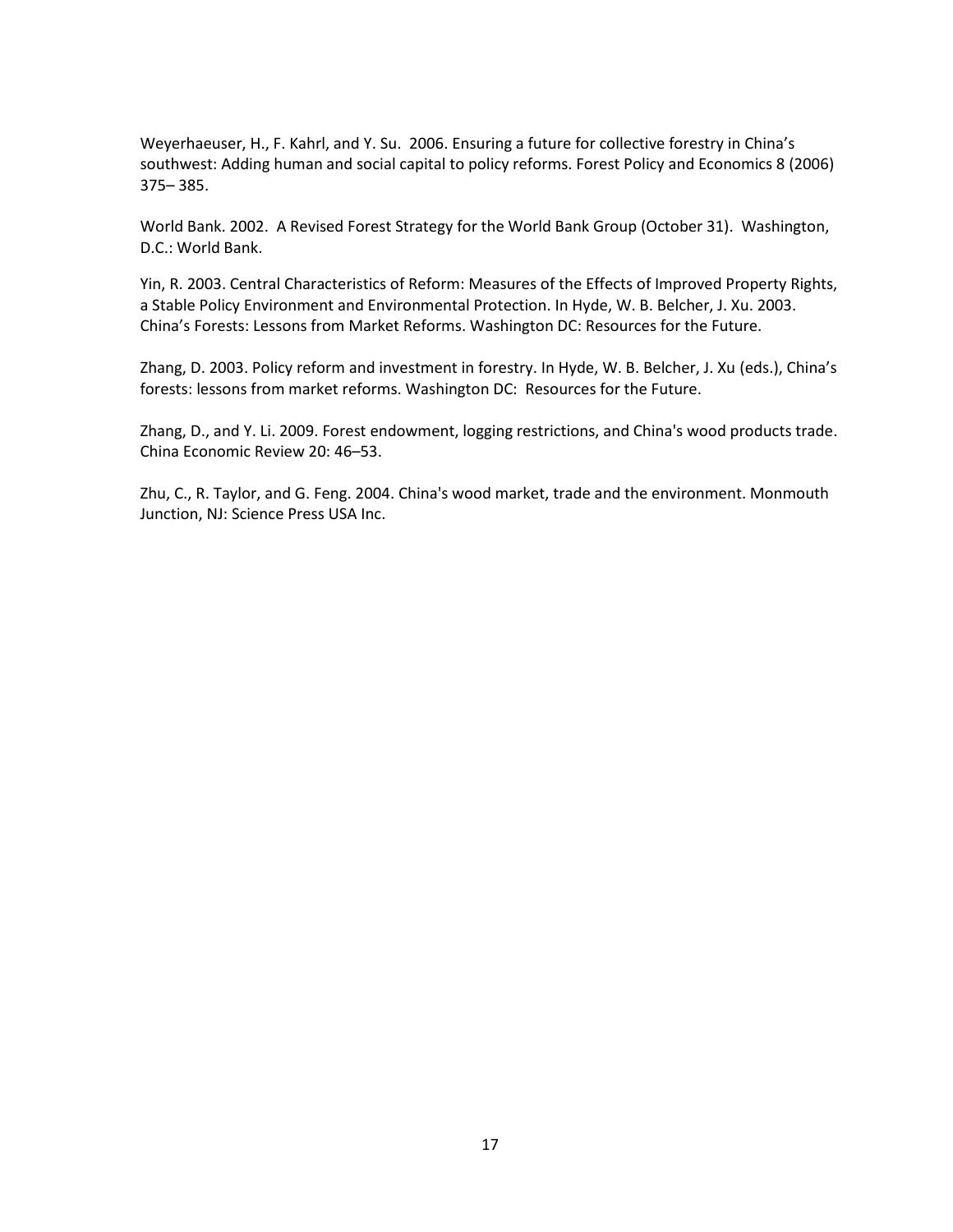## **Tables**

| Source           | Range of<br>estimates of<br>illegal logging<br>rates | Source of<br>Estimate                      | Estimated total volume of<br>illegal logs/ lumber/plywood<br>imported by China in 2008 (in<br>million Cubic meters) |
|------------------|------------------------------------------------------|--------------------------------------------|---------------------------------------------------------------------------------------------------------------------|
| Russia           | 20-50%                                               | Li et al. (2008)                           | 3.59-7.90                                                                                                           |
| Indonesia        | 40%                                                  | Lawson and<br>MacFaul (2010)<br>Lawson and | 0.18                                                                                                                |
| Malaysia         | 14-25%                                               | MacFaul (2010)                             | $0.66 - 1.18$                                                                                                       |
| Papua New Guinea | 20-65%                                               | Li et al. (2008)                           | $0.52 - 1.69$                                                                                                       |
| Gabon            | 25-28%                                               | Li et al. (2008)                           | $0.30 - 0.33$                                                                                                       |
| Solomon Islands  | 20%                                                  | Li et al. (2008)                           | 0.16                                                                                                                |
| Thailand         | 30-40%                                               | Li et al. (2008)                           | $0.09 - 0.12$                                                                                                       |

Table 1 Estimates of illegal rates among China's primary import sources, based on FAO trade volumes, 2008

Table 2 Change in Russian and Chinese coniferous log production, with imposition of \$5 and \$25 tariff, compared to no tariff (million CUM/\$)

| \$5 tariff |           |            | \$25 tariff |           |            |
|------------|-----------|------------|-------------|-----------|------------|
|            |           | Change in  |             |           | Change in  |
| Change in  | Change in | Russian    | Change in   | Change in | Russian    |
| production | price in  | exports to | production  | price in  | exports to |
| in China   | China     | China      | in China    | China     | China      |
| 0.40       | \$1.59    | $-2.56$    | 1.88        | \$7.77    | $-12.88$   |

Table 3 Coniferous log production and imports in China given adjustments to supply elasticity (million CUM)

|                | Elasticity |            |            |         |
|----------------|------------|------------|------------|---------|
|                | Highly     | Relatively | Relatively |         |
|                | inelastic  | inelastic  | elastic    | Elastic |
| Consumption    | 77.61      | 77.61      | 77.61      | 77.61   |
| Production     | 31.29      | 40.25      | 60.67      | 77.55   |
| <b>Imports</b> | 46.32      | 37.35      | 16.94      | 0.06    |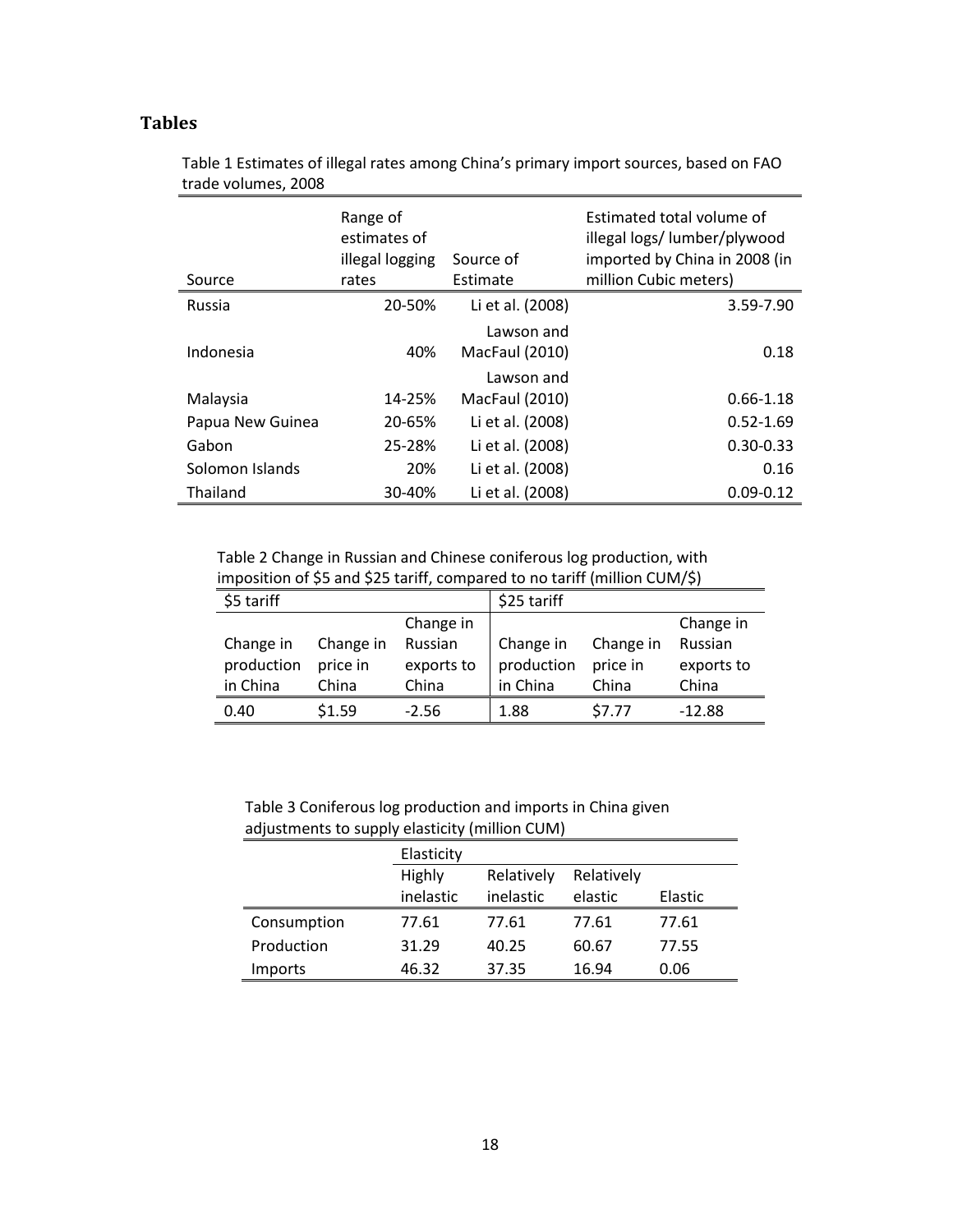|                                                           | Tariff | <b>North</b> |             |
|-----------------------------------------------------------|--------|--------------|-------------|
| China's supply elasticity                                 | amount | America      | New Zealand |
| Timber production in China                                | \$5    | 2.93         | 0.25        |
| subject to quota system                                   | \$25   | 12.12        | 2.06        |
| Timber production in China<br>subject to self-sufficiency | \$5    | 0.00         | 0.38        |
| policy                                                    | \$25   | 0.00         | 0.72        |

Table 4 Change in coniferous log exports to China (million CUM), given different elasticities and tariff amounts

Table 5 Change in non-coniferous log exports to China (million CUM), given different elasticities and tariff amounts

|                     |                            |             | Timber production in China  |             |  |
|---------------------|----------------------------|-------------|-----------------------------|-------------|--|
|                     | Timber production in China |             | subject to self-sufficiency |             |  |
|                     | subject to quota system    |             | policy                      |             |  |
|                     | Low tariff                 | High tariff | Low tariff                  | High tariff |  |
| China total imports | $-2.33$                    | $-4.54$     | $-4.05$                     | $-7.39$     |  |
| Malaysia            | $-4.42$                    | $-7.36$     | $-3.67$                     | $-3.67$     |  |
| Papua New Guinea    | $-0.71$                    | 0.79        | $-1.37$                     | $-0.54$     |  |
| Russia              | 2.45                       | 2.03        | 0.94                        | $-1.43$     |  |
| West Africa         | 1.05                       | 0.74        | $-0.04$                     | $-1.64$     |  |
| Oceania             | $-0.79$                    | $-0.82$     | 0.07                        | $-0.11$     |  |

Table 6 Changes in production and exports (million CUM), comparing quota and self-sufficiency systems in China, and low- and high-reduction scenarios in source countries

|             | Timber production in China subject to |         |                               |         | Timber production in China subject to |                  |                                            |                  |  |
|-------------|---------------------------------------|---------|-------------------------------|---------|---------------------------------------|------------------|--------------------------------------------|------------------|--|
|             |                                       |         | quota system (elastic supply) |         |                                       |                  | self-sufficiency policy (inelastic supply) |                  |  |
|             | Low reduction in                      |         | High reduction in             |         | Low reduction in                      |                  | High reduction in                          |                  |  |
|             | source countries                      |         | source countries              |         |                                       | source countries |                                            | source countries |  |
|             | Total Q                               | Total X | Total Q<br>Total X            |         | Total Q                               | Total X          | Total Q                                    | Total X          |  |
| China       | 9.11                                  | 0.00    | 15.04                         | 0.00    | 10.45                                 | 0.00             | 15.30                                      | 0.00             |  |
| Malaysia    | $-5.27$                               | $-5.27$ | $-7.15$                       | $-7.15$ | $-8.22$                               | $-7.72$          | $-6.51$                                    | $-6.07$          |  |
| Papua New   |                                       |         |                               |         |                                       |                  |                                            |                  |  |
| Guinea      | $-0.55$                               | $-0.55$ | $-1.75$                       | $-1.75$ | 0.00                                  | $-2.06$          | 0.00                                       | $-1.65$          |  |
| Russia      | $-4.04$                               | $-4.04$ | $-7.94$                       | $-7.94$ | $-5.43$                               | $-3.90$          | $-7.75$                                    | $-7.77$          |  |
| West Africa | $-4.79$                               | $-4.79$ | $-4.79$                       | $-4.79$ | $-3.10$                               | $-4.72$          | $-4.69$                                    | $-4.72$          |  |
| Oceania     | $-0.18$                               | $-0.18$ | $-0.16$                       | $-0.16$ | $-0.25$                               | $-0.17$          | $-0.15$                                    | $-0.16$          |  |

*Note: Q=production; X=exports*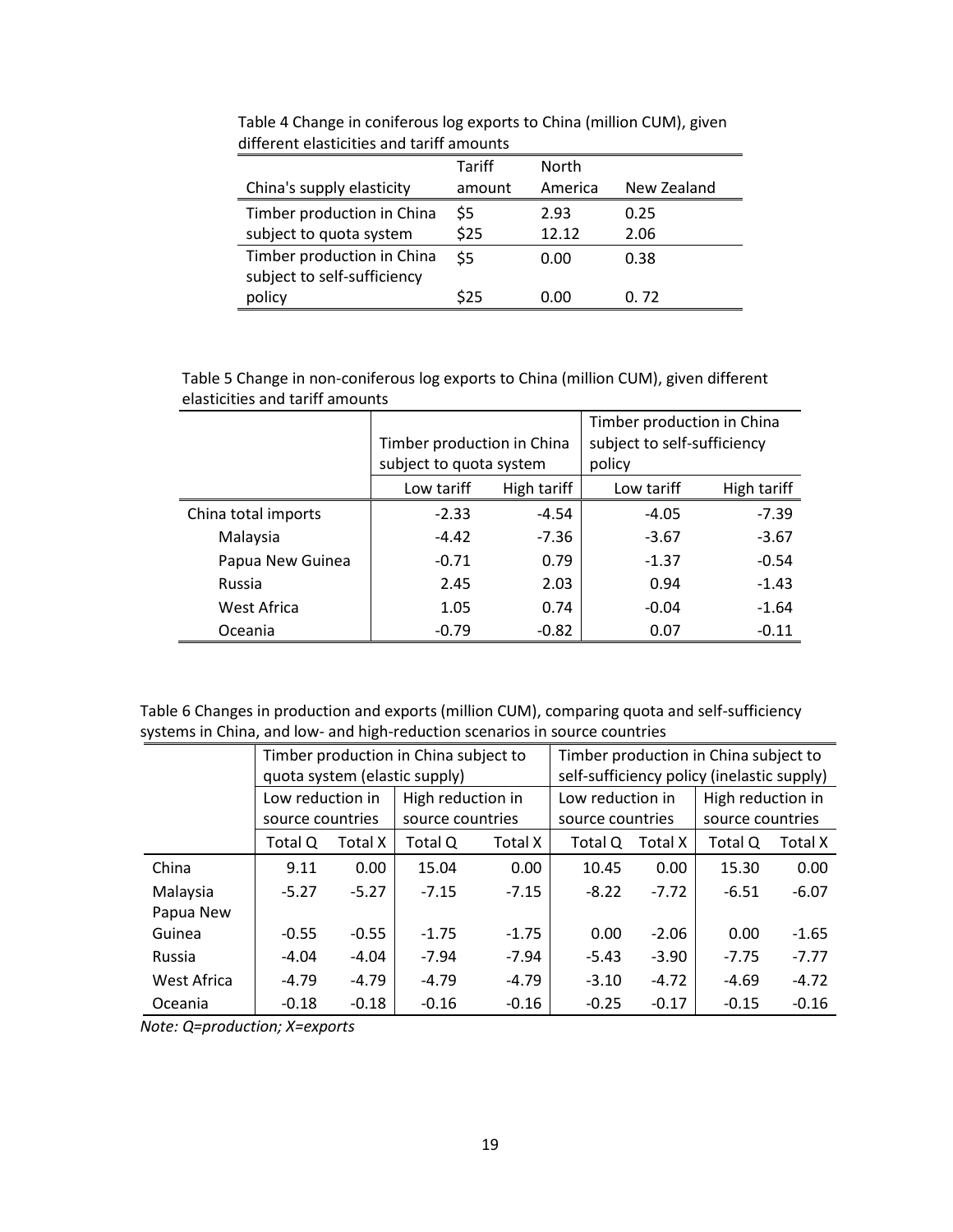| Timber production in China subject |                |        | Timber production in China subject to |        |        |  |
|------------------------------------|----------------|--------|---------------------------------------|--------|--------|--|
| to quota system                    |                |        | self-sufficiency policy               |        |        |  |
|                                    | N <sub>0</sub> | \$25   |                                       | No     | \$25   |  |
|                                    | tariff         | tariff |                                       | tariff | tariff |  |
| China production                   | 35.88          | 36.24  | China production                      | 89.41  | 90.69  |  |
| China imports                      | 151.14         | 150.78 | China imports                         | 97.62  | 96.33  |  |
| North America                      | 85.51          | 102.60 | North America                         | 36.12  | 52.24  |  |
| Russia                             | 36.95          | 19.47  | Russia                                | 32.84  | 15.42  |  |
| New Zealand/                       |                |        | New Zealand/                          |        |        |  |
| Chile                              | 28.69          | 28.70  | Chile                                 | 28.66  | 28.67  |  |

Table 7 Coniferous log production in China and imports, given a 7% annual increase in product production, as compared to no increase in product production (million CUM), 2020

| Table 8 Non-coniferous log imports to China under a no restriction scenario, by region, |  |
|-----------------------------------------------------------------------------------------|--|
| given a 7% annual increase in product production (million CUM), 2020                    |  |

|                    | Timber production in China |       | Timber production in China         |            |  |
|--------------------|----------------------------|-------|------------------------------------|------------|--|
|                    | subject to quota system    |       | subject to self-sufficiency policy |            |  |
|                    |                            | % of  |                                    |            |  |
| Imports into China | <b>Million CUM</b>         | total | <b>Million CUM</b>                 | % of total |  |
| Malaysia           | 62.16                      | 59%   | 42.06                              | 56%        |  |
| Papua New Guinea   | 8.12                       | 8%    | 5.82                               | 8%         |  |
| Russia             | 19.85                      | 19%   | 15.54                              | 21%        |  |
| West Africa        | 12.89                      | 12%   | 9.67                               | 13%        |  |
| Oceania            | 1.99                       | 2%    | 1.67                               | 2%         |  |
| Total              | 105                        | 100%  | 75                                 | 100%       |  |

Table 9 Changes in non-coniferous production and imports in China, given low and high restrictions in source countries (million CUM), 2020

|                  |                            |             | Timber production in China  |             |  |
|------------------|----------------------------|-------------|-----------------------------|-------------|--|
|                  | Timber production in China |             | subject to self-sufficiency |             |  |
|                  | subject to quota system    |             | policy                      |             |  |
|                  | High<br>Low                |             | Low                         | High        |  |
|                  | restriction                | restriction | restriction                 | restriction |  |
| China Production | 45.67                      | 56.46       | 92.50                       | 105.40      |  |
| China Imports    | 86.84                      | 76.05       | 40.01                       | 27.11       |  |
| Malaysia         | 53.41                      | 48.03       | 28.73                       | 21.30       |  |
| Papua New Guinea | 16.19                      | 14.72       | 1.38                        | 2.43        |  |
| Russia           | 14.16                      | 6.29        | 8.43                        | 2.00        |  |
| West Africa      | 1.28                       | 5.22        | 1.21                        | 0.00        |  |
| Oceania          | 1.54                       | 1.53        | 1.21                        | 1.12        |  |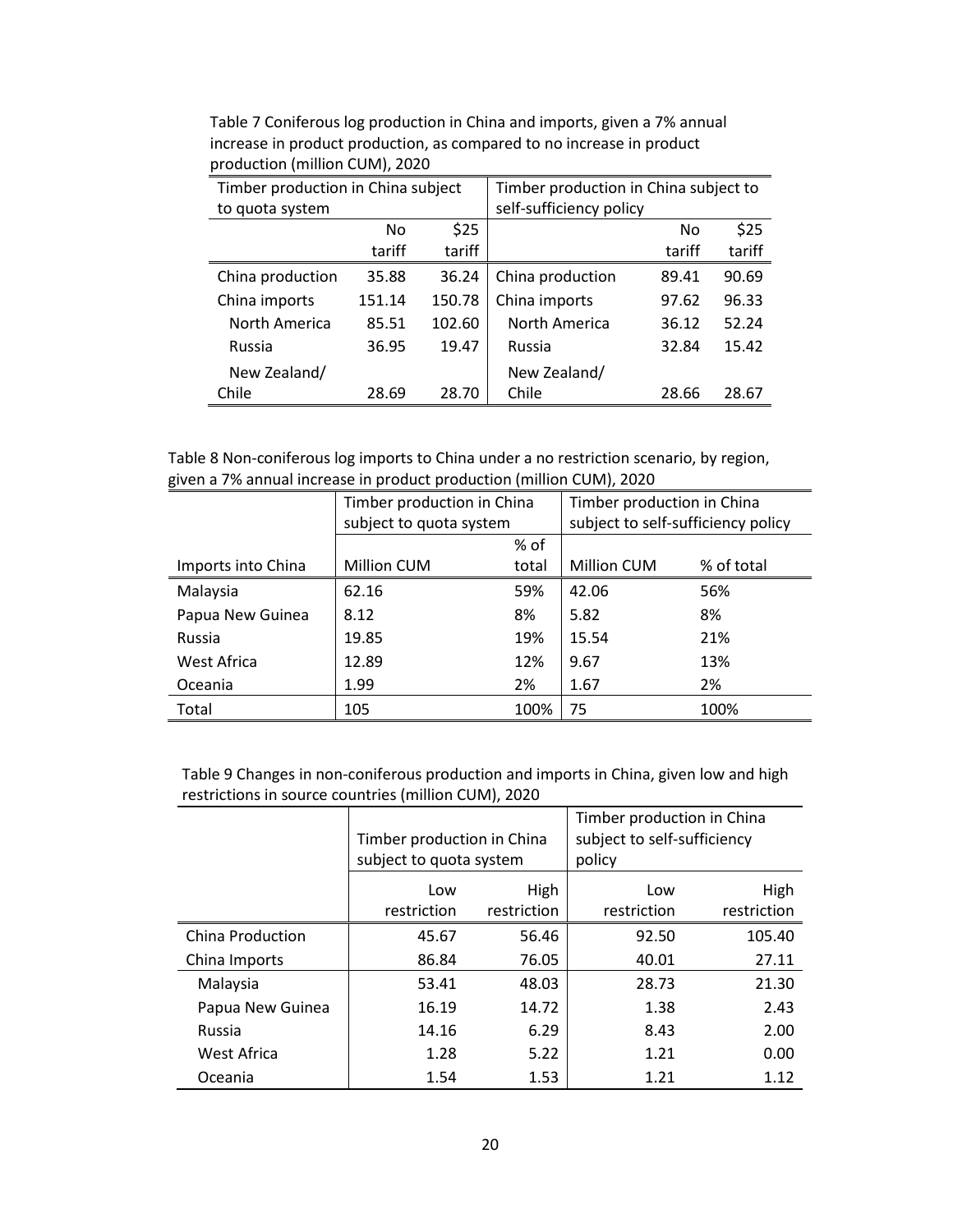| Coniferous logs (tariff) |        |        | Non-coniferous logs (supply<br>elasticity change) |             |             |
|--------------------------|--------|--------|---------------------------------------------------|-------------|-------------|
|                          |        |        |                                                   |             |             |
|                          | \$5    | \$25   |                                                   | Low         | High        |
|                          | tariff | tariff |                                                   | restriction | restriction |
| China                    | 2%     | 12%    | China                                             | 200%        | 416%        |
| Russia                   | $-11%$ | $-50%$ | Malaysia                                          | 117%        | 211%        |
| New Zealand              | 4%     | 19%    | Papua New Guinea                                  | 32%         | $-11%$      |
| North America            | 15%    | 78%    | Russia                                            | 78%         | 95%         |
|                          |        |        | West Africa                                       | 146%        | 146%        |
|                          |        |        | Oceania                                           | 123%        | 229%        |

Table 10 Percentage changes to producer surplus in China and trading partners due to tariff imposition and supply elasticity changes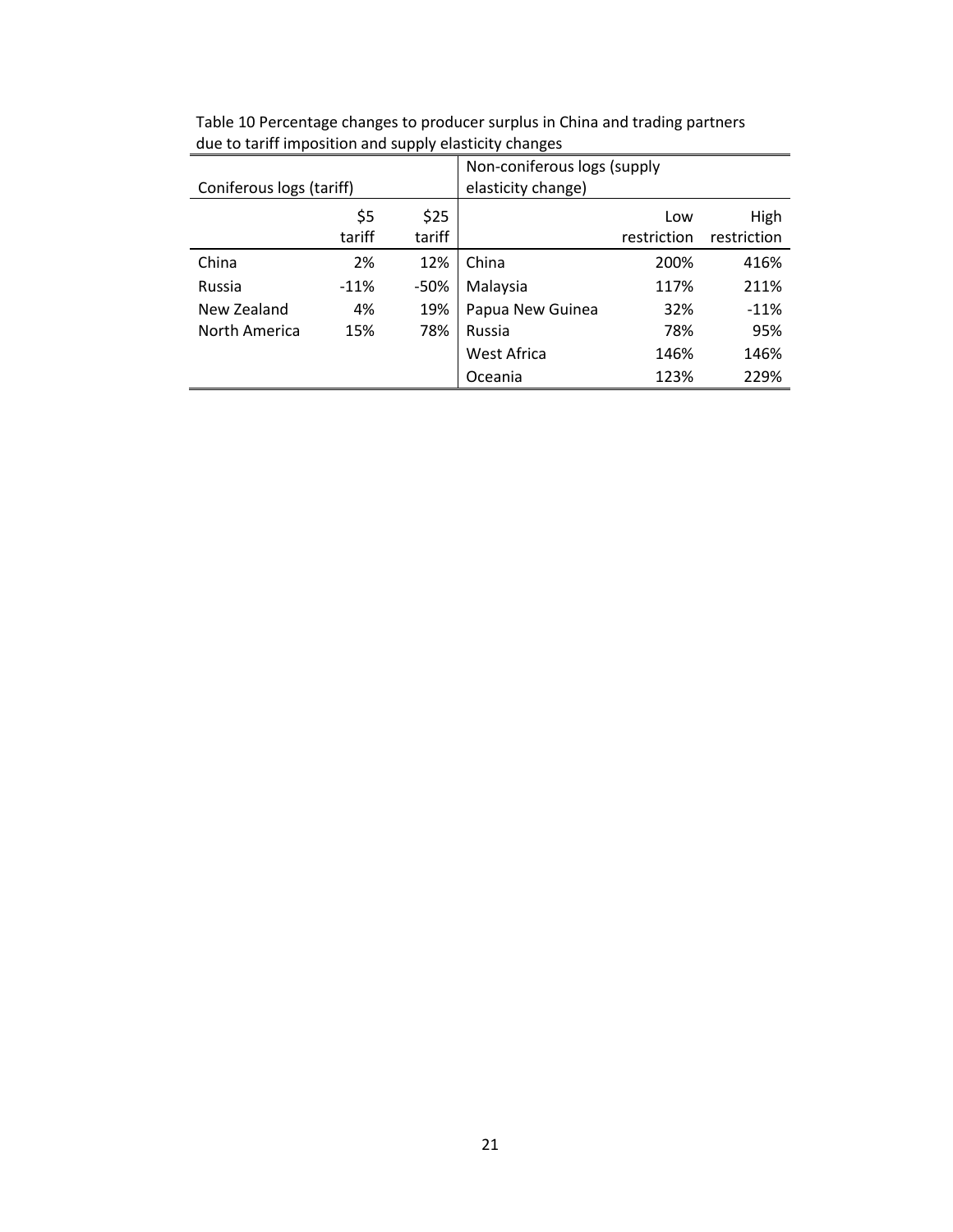## **Figures**



Figure 1 Production and consumption of sawnwood (all) and plywood in China, 1961-2009



Figure 2 Log production and consumption in China, 1961-2009